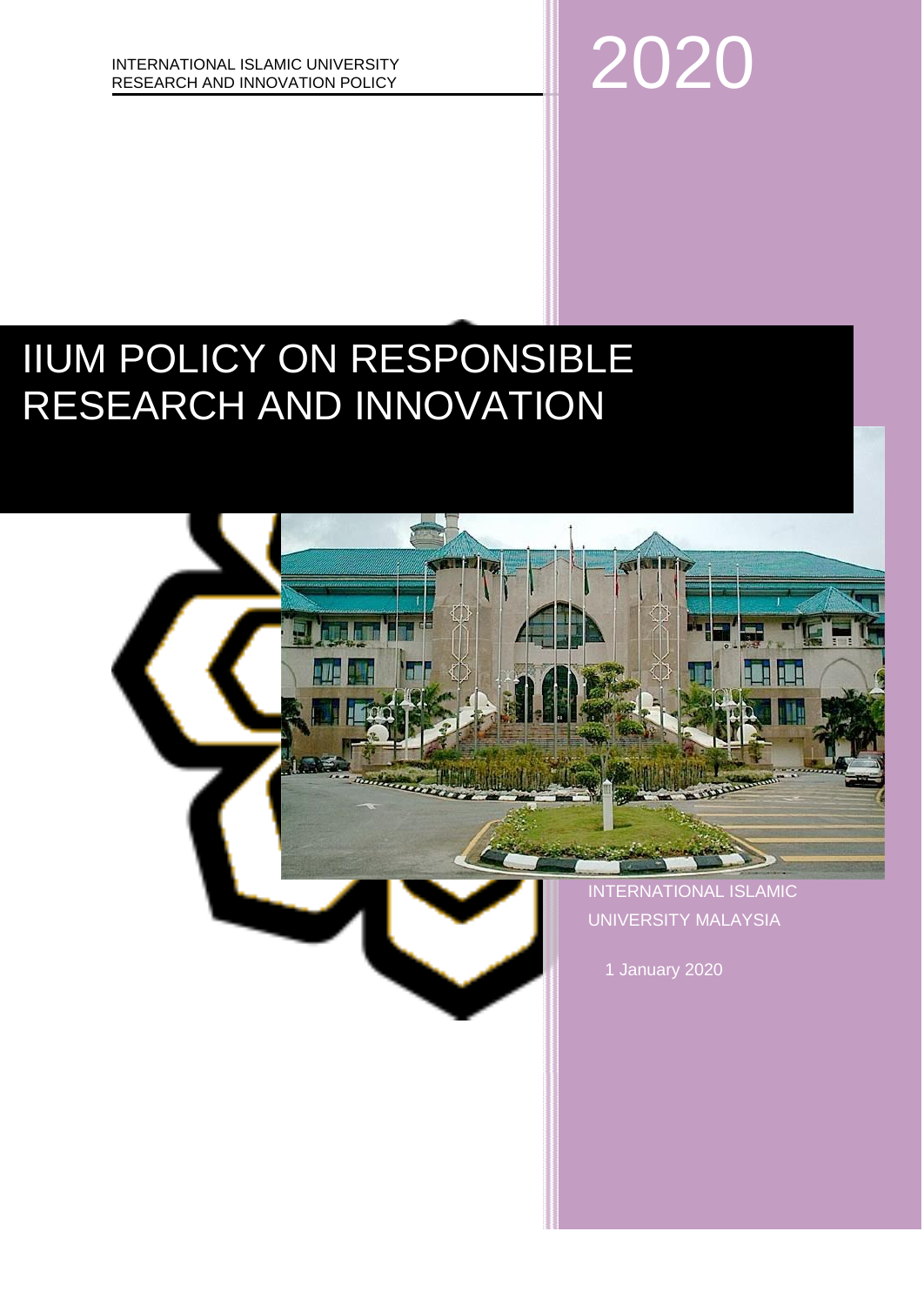In the exercise of the powers conferred by the Constitution of the International Islamic University Malaysia (hereinafter referred to as "IIUM"), the Senate hereby makes the following policy ─

# **PART 1 PRELIMINARY**

# **Preamble**

1. To create an environment in which Research, Development, Commercialisation, and Innovation flourish, IIUM adheres to the principles that knowledge and ideas should be made available for the benefit of the entire community while maintaining the moral and commercial rights of the originators, fund providers and collaborators. This policy aims to facilitate, where appropriate, the management, protection, exploitation and expansion of Research, Development, Commercialisation, and Innovation activities in the IIUM.

### **Citation**

2. This policy shall be known as the Responsible Research and Innovation Policy of the International Islamic University Malaysia. This policy shall:

- (a) provide a framework for the Development of a research culture within the University, to improve research performance and to achieve high quality technology outputs;
- (b) promote responsible Research and Innovation activities to improve quality of work and sustainability;
- (c) enhance collaborations and networking with national and international partners;
- (d) contribute towards creation of wealth and wellbeing of the University and *Ummah* as a whole through commercialisation of Research and Innovation products;
- (e) be supportive to the University's aspiration to be a world class research and innovation hub.

### **Application**

3. This policy shall be applicable to all IIUM permanent and contract Academic Staff, Non-Academic Staff, Students, Post-Doctoral Fellows, chair holders, Visiting Researchers and collaborators that have engagements with the IIUM.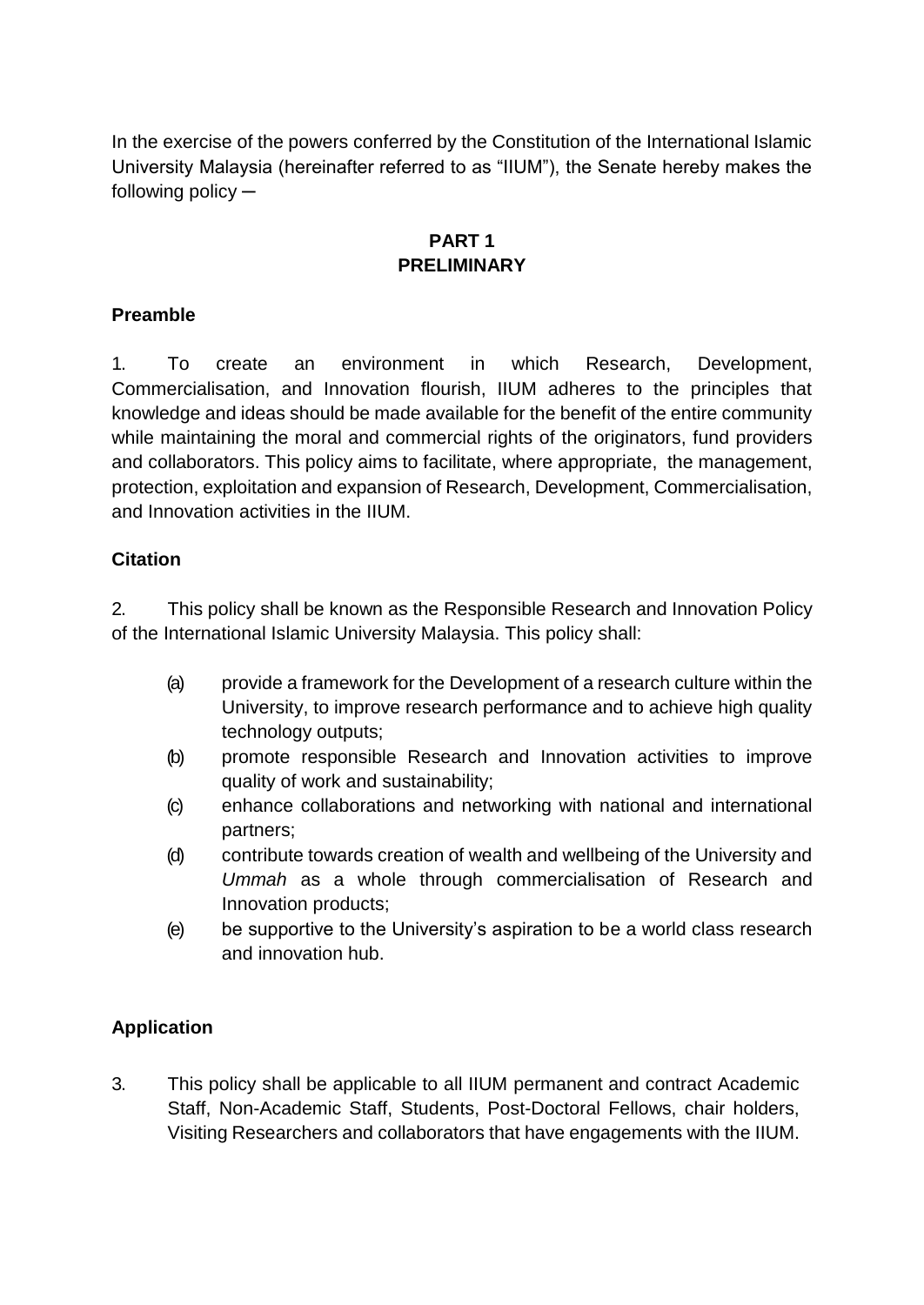#### **Date of implementation**

4. This policy shall be implemented as of 1st January 2020.

#### **Definition**

5. For the purpose of this policy, the following words and expressions, unless the context otherwise requires, shall have the following meanings respectively ascribed to them:

"**Academic Staff**" includes personnel whose primary assignment is instruction or research. This includes staff personnel who hold an academic rank with titles such as professor, associate professor, assistant professor, instructor, lecturer, or the equivalent of any of these academic ranks;

"**Centre of Studies**" as defined in the IIUM Constitution;

"**Commercialisation**" refers to the conversion of ideas into products, services, processes, or organised systems that can be marketed through licensing, sales, spinoff, or joint venture companies;

"**Consultation**" refers to an activity involving a person or a group of people who provide expert services or skills with or without payment;

"**Consultant**" refers to any Staff engaged in consultation work;

**"Contract Research"** refers to any research services utilising the IIUM Resources and/or expertise for the third party in return of financial fee;

"**Designated Academic Staff**" means an Academic Staff who is responsible to oversee any project (Research or Development) and act on behalf of IIUM to ensure that the project adheres to this policy;

**"Development"** means a process to create or design new technologies, products, services or systems based on the new knowledge obtained through research activities;

"**Freedom to Operate**" means the freedom to test, market or sell a product or service in a specific area;

"**IIUM**" means the International Islamic University of Malaysia;

"**IIUM Administered Fund**" means fund(s) obtained from the IIUM or fund(s) obtained from a sponsor, government or government related entity and/or industry through the IIUM or respective KCDIO;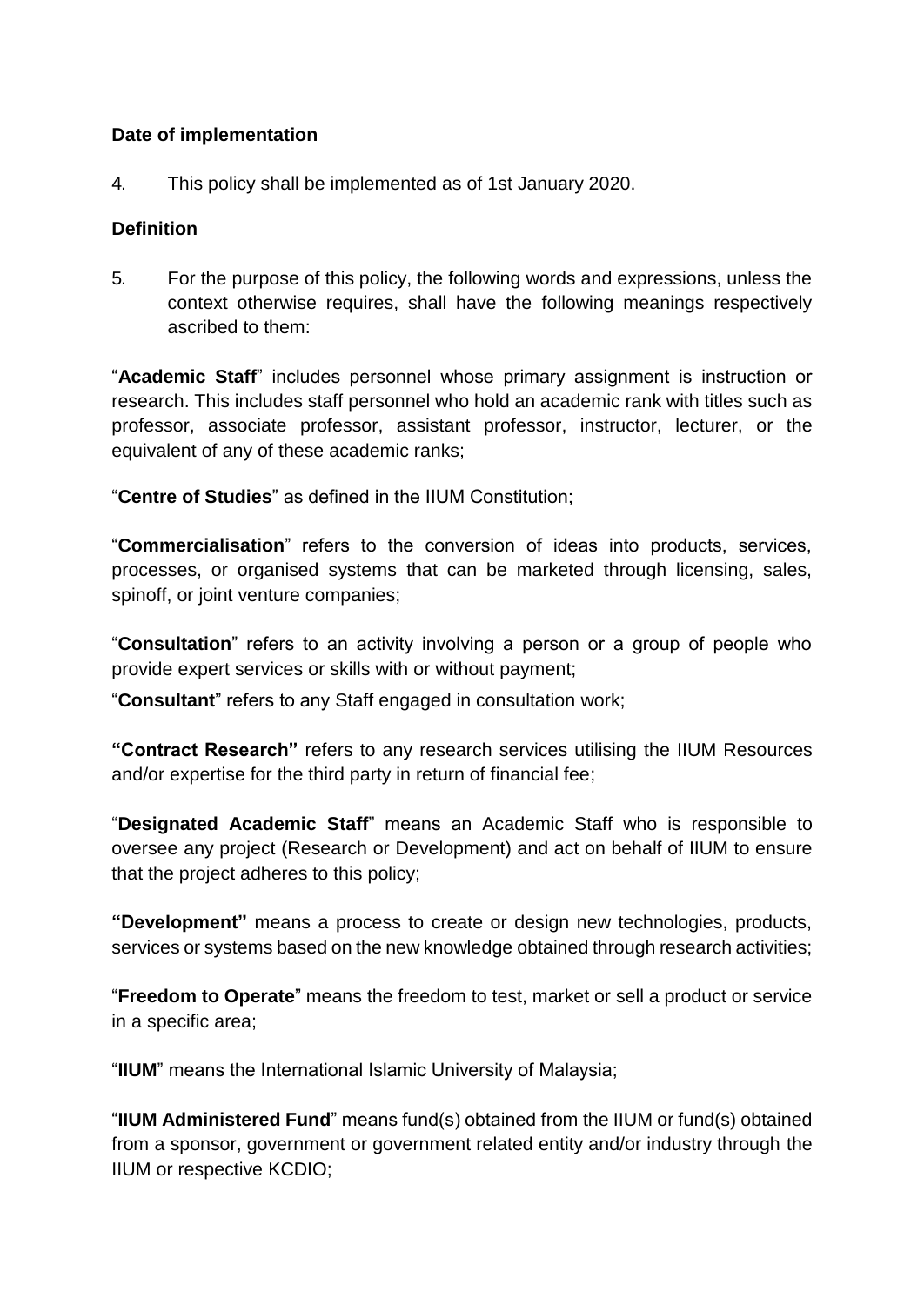"**IIUM Resources**" means any support administered by or through the IIUM, and including the IIUM funds, facilities, equipment or personnel; and those provided by the government, commercial industries; or other public or private organisations which are administered or controlled by the IIUM;

"**Innovation**" refers to the creation and implementation of either forms of processes, products, services or new ways of delivery that can provide a significant improvement on results, efficiency, effectiveness or quality;

"**Intellectual Property**" is broadly defined to include inventions, copyright works, trademarks, tangible and intangible research property. Intellectual Property includes, but is not limited to, that which is protected by statute or legislation, such as patents, copyrights, trademarks, trade secrets, and plant variety protection certificates. It also includes, but is not limited to, the physical embodiments of intellectual effort, for example, research proposals, models (including business models), machines, devices, designs, apparatus, instrumentation, circuits, computer programmes, visualisations, biological materials, chemicals, other compositions of matter, and plants. The list of Intellectual Property may include:

- a) Patents as defined under the Patents Act 1983;
- b) Copyrights as defined under the Copyright Act 1987;
- c) Trademarks and Service Marks as defined under the Trade Mark Act 1976;
- d) Industrial Designs and Integrated Circuit as defined under the Layout-Designs of Integrated Circuits Act 2000;
- e) Geographical Indication as defined under Geographical Indications Act 2000;
- f) Plant Varieties as defined under the Plant Varieties Act 2004;
- g) Trade secrets and confidential information;
- h) Other rights resulting from intellectual activity in the industrial, commercial, scientific, literary and artistic field;

"**KCDIO**" means Kulliyyah, Centre, Department, Institute or Office of IIUM;

"**Non-Academic Staff**" means other than Academic Staff that has an engagement with the IIUM. It may include administrative Staff and Post-Doctoral Fellows;

"**Originator**" means a person and/or a team of persons who actually contribute(s) intellectually to an Intellectual Property and shall include the author, creator, designer, or inventor of an Intellectual Property;

"**Principal Investigator**" means the lead researcher in a research project who is responsible to manage an approved research project;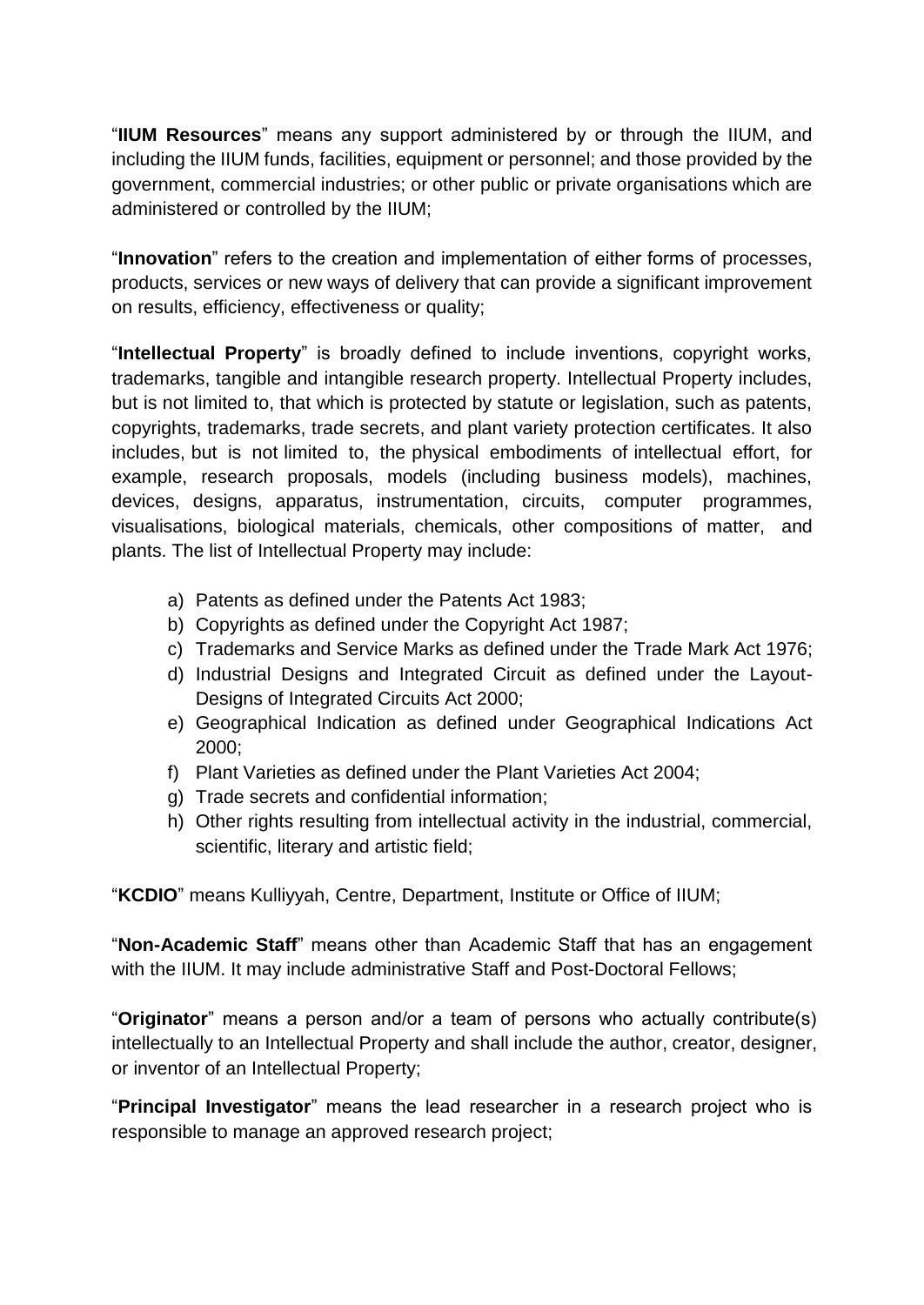"**Post-Doctoral Fellow**" means a person under contract for service with IIUM to perform such research functions as may be prescribed by the IIUM Constitution;

"**Project Leader**" means a person in charge of a project which may also mean the Principal Investigator in a research project;

"**Research**" can be broadly defined as a systematic and disciplined activity undertaken to create and advance knowledge. It involves various forms across disciplines including scientific and social research findings, the creation or refinement of concepts and theories, techniques or compositions, or the extension of current understanding through critical analysis. The common features of research include a systematic and disciplined methodology, a commitment to publish the results of the findings and to be critically appraised in the peer review process;

"**Research Outcome**" means the outcomes of research or research activities. It can be in the form of product, service, methodology, model, theory, findings;

"**Research Output**" means social, economic and academic outputs. It can be in the forms of journal article, conference proceeding, presentation, poster, chapter, report, thesis/dissertation, book, performance (media art), media (film/television/video), artefact, software, dataset, figure, file set, composition (musical), internet publication, design, product and module;

"**Research Plan**" means the master research plan that is developed by each Centre of Studies to chart its research activities;

"**Researcher**" refers to Staff, Students or Visiting Researchers who conduct a Research;

"**Resource**" means IIUM administered fund, facilities, specimen materials, equipment, laboratory spaces and its ancillaries, equipment and shall include the Academic and Non-Academic Staff as well as Students;

"**Senate**" as defined in the IIUM Constitution;

"**Staff**" as defined in the IIUM Constitution;

"**Student**" as defined in the IIUM Constitution;

"**University**" refers to the International Islamic University Malaysia;

"**University Authority**" as defined in the IIUM Constitution;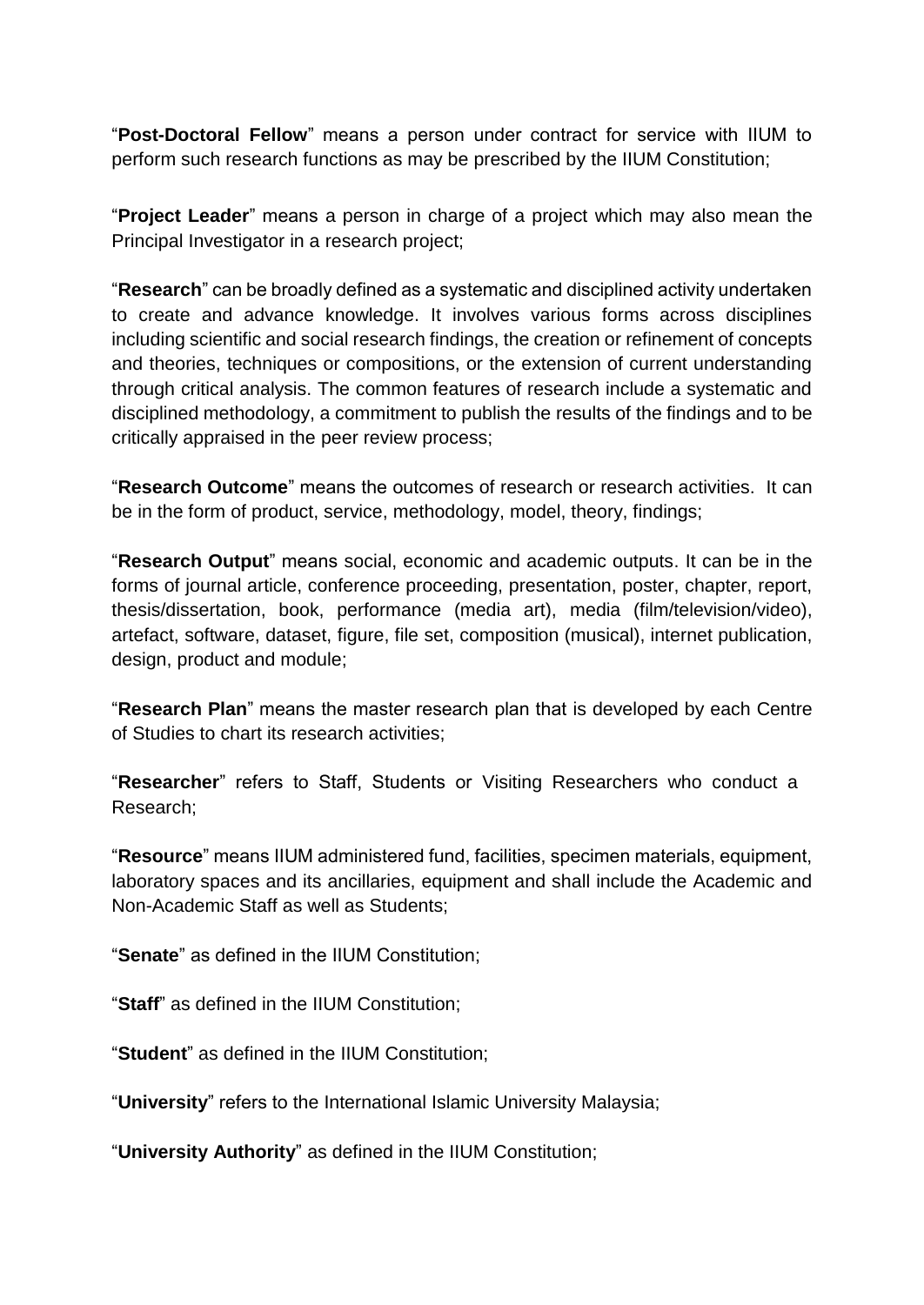"**Visiting Researcher**" means any person, other than Staff or Students invited by the University for such academic, Research, or Development purposes and durations as may be agreed upon by the IIUM.

### **Acronym**

| 6. | <b>IIUM</b>  |   | <b>International Islamic University Malaysia</b> |  |
|----|--------------|---|--------------------------------------------------|--|
|    | <b>INC</b>   |   | <b>Innovation and Commercialisation Unit</b>     |  |
|    | IP           |   | <b>Intellectual Property</b>                     |  |
|    | <b>MyIPO</b> |   | Intellectual Property Corporation of Malaysia    |  |
|    | <b>RMC</b>   |   | <b>Research Management Centre</b>                |  |
|    | <b>REC</b>   |   | <b>Research Evaluation Committee</b>             |  |
|    | <b>URC</b>   | - | <b>IIUM University Research Committee</b>        |  |
|    | <b>ACUC</b>  |   | <b>IIUM Animal Care and Use Committee</b>        |  |
|    | <b>IBBC</b>  | - | <b>IIUM Biosafety and Biosecurity Committee</b>  |  |
|    | IREC         |   | <b>IIUM Research Ethics Committee</b>            |  |

### **Responsibilities**

7. The summary of responsibilities as per this policy:

### **Individual Researcher**

Researchers are responsible for conducting research in accordance with the approved protocol and ethical principles outlined by the University. Project Leaders are responsible for any actions governed by this policy. Recipients of any funding shall abide by the terms and regulations of the funding providers.

### **Centres of Studies**

Each Centre of Studies is responsible for coordinating Research and Development activities within the centre and ensuring that the Research and Development are conducted in accordance with the approved protocol and ethical principles outlined by the IIUM. The Centre shall implement mechanisms to monitor the financial and milestone reports of each project to ensure compliance with the requirements of the funding bodies.

#### **Head of Research for Centre of Studies**

The Head of Research for each Centre of Studies is responsible to prepare and manage the Centre of Studies Research Plan after the Research Plan has been approved by the Dean of the Centre of Studies. He shall also be responsible to oversee all Research and Development activities under the respective Centres of Studies and act as a member of the URC.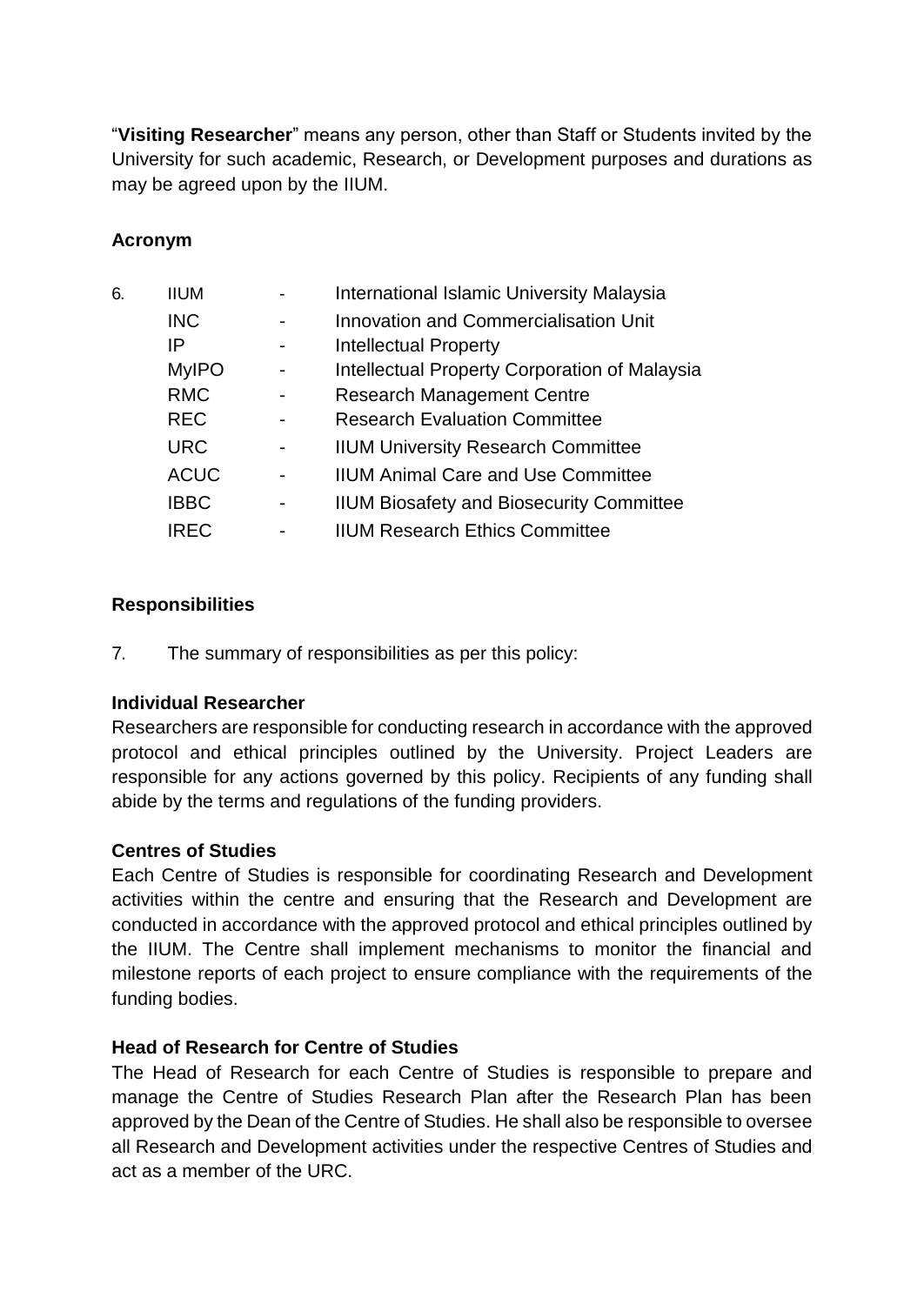#### **Dean of Centre of Studies**

Each Dean of Centre of Studies is responsible to approve their respective Centre of Studies Research Plans.

#### **Research Management Centre (RMC)**

The RMC reports to the Deputy Rector (Responsible Research and Innovation) through the URC which is chaired by the Deputy Rector (Responsible Research and Innovation). The main function of this centre is to implement the policies adopted by the URC and approved by the Senate. This centre also functions as a one-stop centre for research related matters (including but not limited to disseminating information regarding research grants, receiving and processing research grant applications, liaising with external funding agencies, handling the overall management of research and record keeping).

### **University Research Council (URC)**

The University Research Council (URC) is responsible to endorse any new updates and changes to the IIUM Research procedures and guidelines in accordance with this policy.

### **Deputy Rector in charge of Responsible Research and Innovation**

The Deputy Rector in charge of Responsible Research and Innovation shall assist the Rector in the general administration of the University on matters related to Research and Innovation, and shall exercise such powers and perform such duties as may be delegated by the Rector from time to time.

### **Rector**

The Rector shall be the Chief Executive Officer and shall be responsible for the overall administrative, academic and management functions and the day-to-day affairs of the University. The Rector shall, subject to the provisions of the IIUM Constitution, exercise general supervision over arrangements relating to instruction, research, finance, administration, welfare and discipline in the University, and may perform functions and exercise all powers conferred by the IIUM Constitution and any rules and regulations.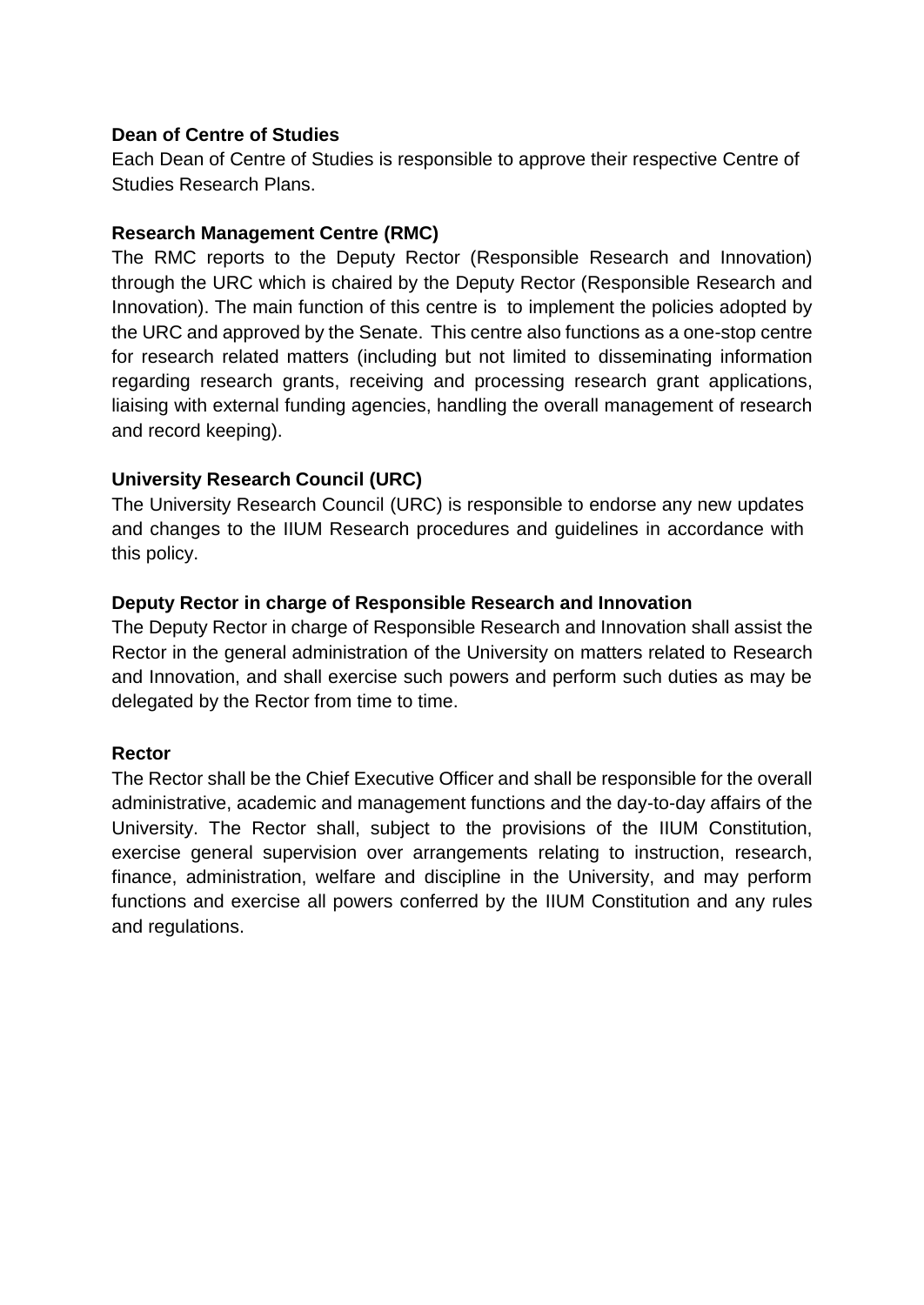# **Related Policy**

# 8. Last updated on 24/05/2017

| <b>NO</b>        | <b>TITLE</b>                                                                                                      | <b>APPROVING</b>                                                                    | <b>EFFECTIV</b> | <b>LAST</b>     |
|------------------|-------------------------------------------------------------------------------------------------------------------|-------------------------------------------------------------------------------------|-----------------|-----------------|
|                  |                                                                                                                   | <b>AUTHORITY</b>                                                                    | E.              | <b>REVISION</b> |
|                  |                                                                                                                   |                                                                                     | <b>DATE</b>     |                 |
| 1                | <b>Statute of the Research</b><br>Centre                                                                          | 112 <sup>th</sup> Senate Meeting                                                    | 24/09/1991      |                 |
| $\boldsymbol{2}$ | <b>IIUM Policies and</b><br><b>Guidelines for Intellectual</b><br><b>Property Rights and</b><br>Commercialisation | <b>Research Board</b><br>Meeting No.2/2008                                          | 09/05/2008      |                 |
| 3                | <b>Policies and Guidelines</b><br>for Research Matching<br><b>Grant Scheme (RMGS)</b>                             | <b>Research Board</b><br>Meeting No. 2/2008                                         | 09/05/2008      | 30/10/2012      |
| 4                | Code of Ethics for<br>Research, Consultancy<br>and Publication                                                    | <b>Majlis Meeting</b>                                                               | 2008            |                 |
| 5                | <b>Policies and Guidelines</b><br>for National and<br><b>International Exhibitions</b>                            | <b>Research Board</b><br>Meeting No. 3/2009                                         | 07/08/2009      |                 |
| 6                | General Guidelines<br>on<br><b>Research Funding</b>                                                               | <b>Research Board</b><br>Meeting No. 3/2010                                         | 27/09/2010      |                 |
| $\overline{7}$   | <b>Scheme of Post- Doctoral</b><br>Researcher                                                                     | <b>Staff Service Board</b><br>Meeting No. 3/2010<br>and Majlis Meeting<br>No.<br>88 | 01/04/2011      |                 |
| 8                | <b>Ethics</b><br><b>IIUM</b><br>Research<br>Committee                                                             | 378th Senate Meeting                                                                | 28/02/2012      |                 |
| 9                | <b>IIUM Research Ethics in</b><br><b>Handling Animals</b>                                                         | 387th Senate Meeting                                                                | 21/12/2012      |                 |
| 10               | <b>IIUM</b><br>Research<br><b>Endowment Fund Policy</b><br>and Guidelines                                         | <b>University Research</b><br><b>Committee Meeting</b><br>No. 3/2013                | 13/06/2013      |                 |
| 11               | <b>IIUM</b><br><b>Policy</b><br>on<br><b>Consultancy Services</b>                                                 | <b>University Research</b><br><b>Committee Meeting</b><br>No.3/2014                 | 27/11/2014      | 28/01/2015      |
| 12               | Establishment Criteria of<br><b>Research Clusters</b>                                                             | <b>University Research</b><br><b>Committee Meeting</b><br>No.2/2015                 | 02/12/2015      |                 |
| 13               | Annual KPI of Research<br><b>Clusters</b>                                                                         | <b>University Research</b><br><b>Committee Meeting</b><br>No.2/2015                 | 02/12/2015      |                 |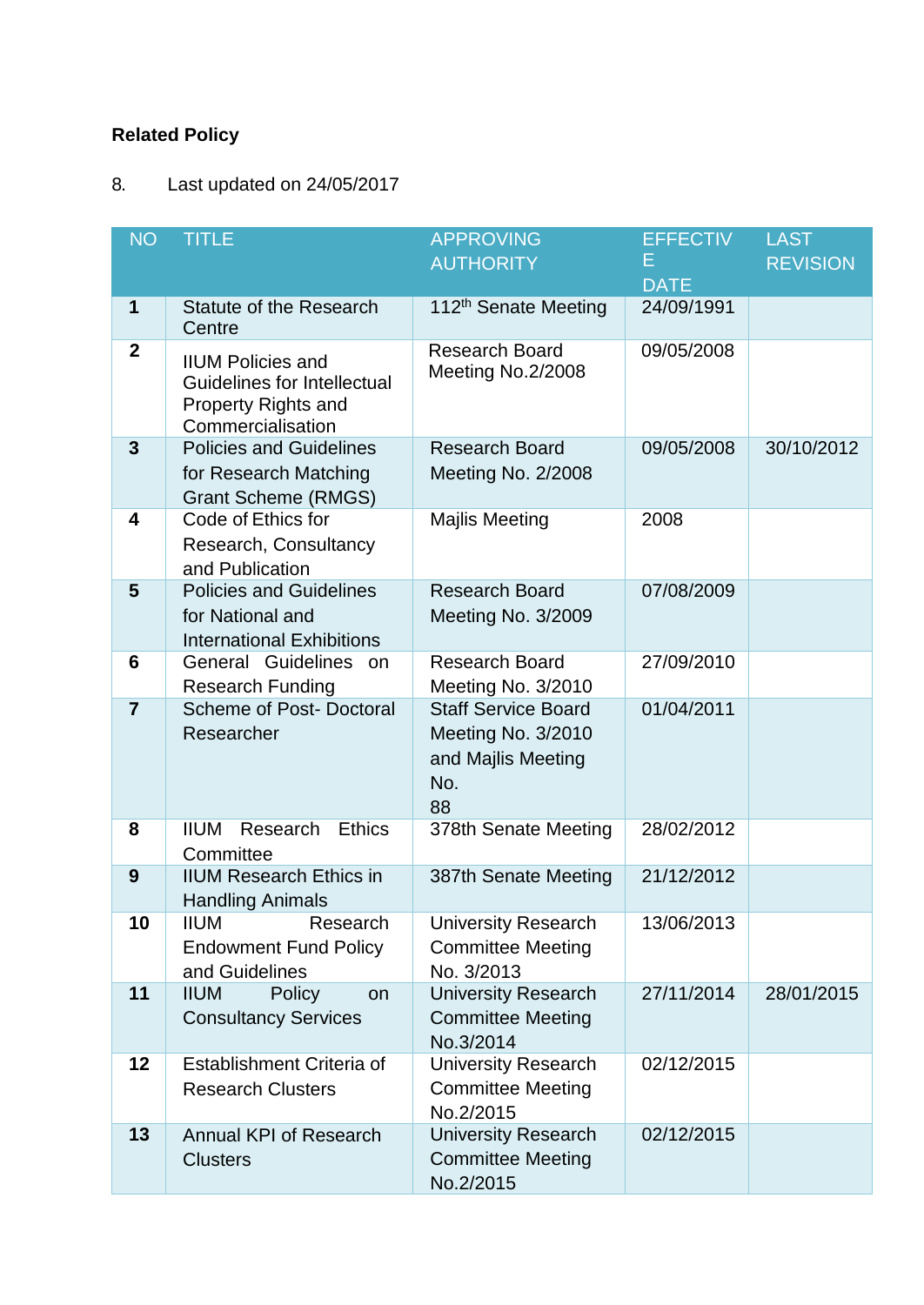| 14 | Financial<br>Process<br>0f<br><b>Contract Research</b> | <b>Standing Finance</b><br><b>Committee Meeting</b><br>No.1/2016 | 08/03/2016 |
|----|--------------------------------------------------------|------------------------------------------------------------------|------------|
| 15 | <b>Staff Disciplinary Rules</b><br>2015                |                                                                  |            |

#### **PART II GENERAL**

#### **RESEARCH INNOVATION GENERAL POLICY**

- 9. (1) All data must be kept in accordance with the IIUM policy on records management.
	- (2) Dispute Resolution
		- a) If any dispute arises in the interpretation of the provisions of this document, the same shall be referred to the Rector of IIUM for his decision which shall be final and conclusive.
		- b) If any dispute arises in relation to the implementation of the provisions of this document, the same shall be referred to a panel of mediators whom the university authorities deem fit.
	- (3) Amendment of Policy
		- a) This document may be amended by the IIUM from time to time.
		- b) IIUM shall undertake to notify the Staff as soon as is practicable of the amendments so made.
		- c) The amendments shall come into force from the date the amendments have been announced by the IIUM to take effect, notwithstanding that the Staff have not been actually notified.
		- d) The Senate has the authority to approve any amendments to the policy statement in this document while the URC has the authority to approve any amendments to any procedures produced by the policy.
		- e) This policy shall be reviewed every five (5) years.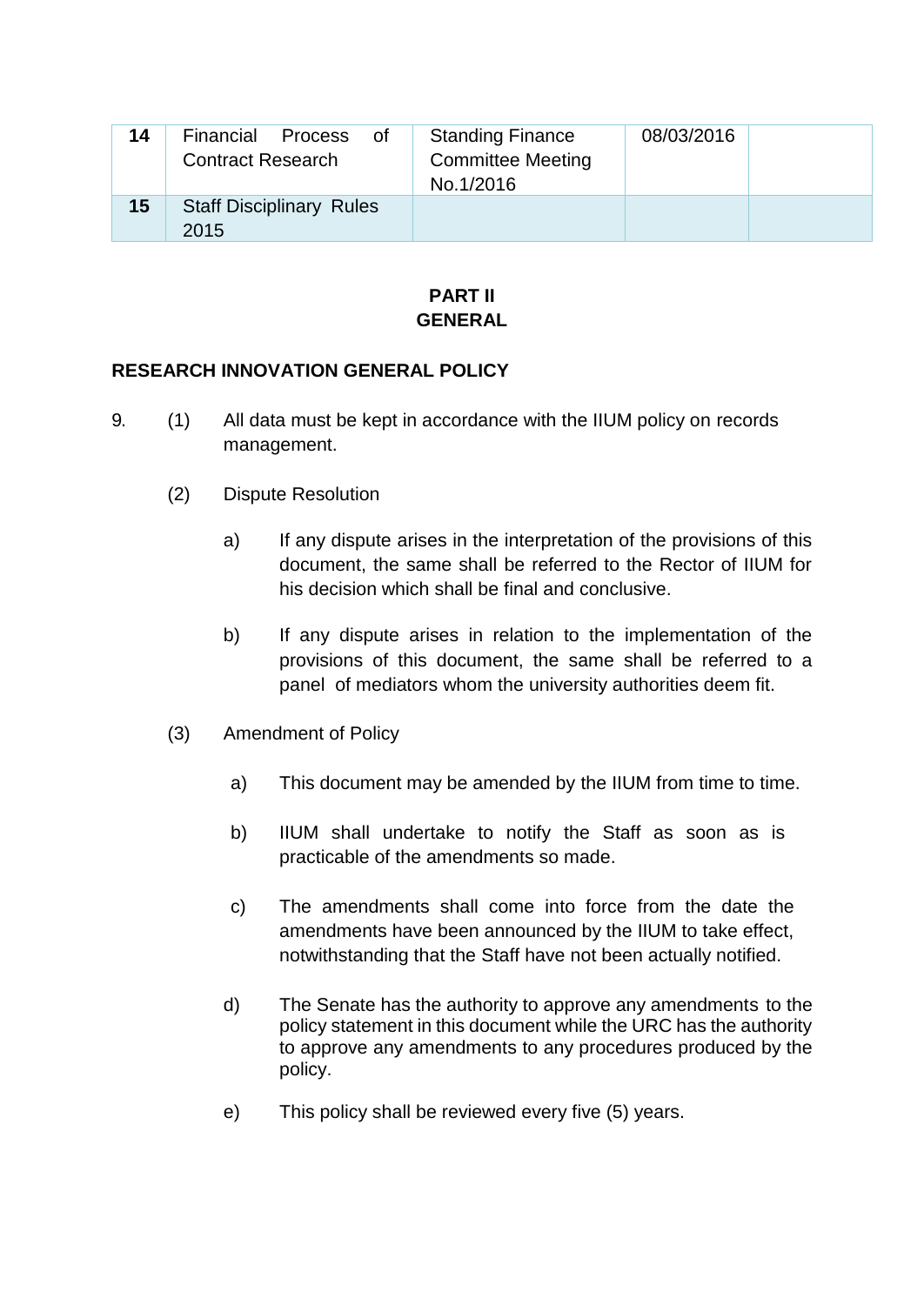- (4) Waiver of Rules Contained in the Policy.
	- a) Any waiver to the policy shall be approved by the URC.
	- b) A waiver on one occasion and for a particular case shall not constitute a precedent for future cases.

# **PART III RESEARCH MANAGEMENT**

#### **RESEARCH PLANNING**

- 10. (1) Each Centre of Studies shall formulate a Research Plan which shall be approved by the respective Deans. The Research Plan shall be developed following the strategic research requirements that meet the IIUM vision and mission and registered with the RMC.
	- (2) All research projects conducted by the researcher under the Centre of Studies shall be in line with the approved Research Plan.
	- (3) IIUM requires a Researcher to engage in Research and produce Research Outcome and Research Outputs in accordance with the respective Centre of Studies Research Plans.
	- (4) The Research Plan shall be reviewed annually and it shall take consideration the availability of funding or the type of funding secured.

### **RESEARCH COLLABORATION**

- 11. (1) Each research collaboration shall be based on the research activities outlined in accordance with the respective Research Plans.
	- (2) Each Centre of Studies shall plan, establish, execute, maintain, close, and terminate when deemed necessary any strategic collaboration to meet the Research Plan.
	- (3) IIUM shall protect the Intellectual Property, integrity, and Commercialisation exploitation rights of researchers and IIUM in each of the collaborations.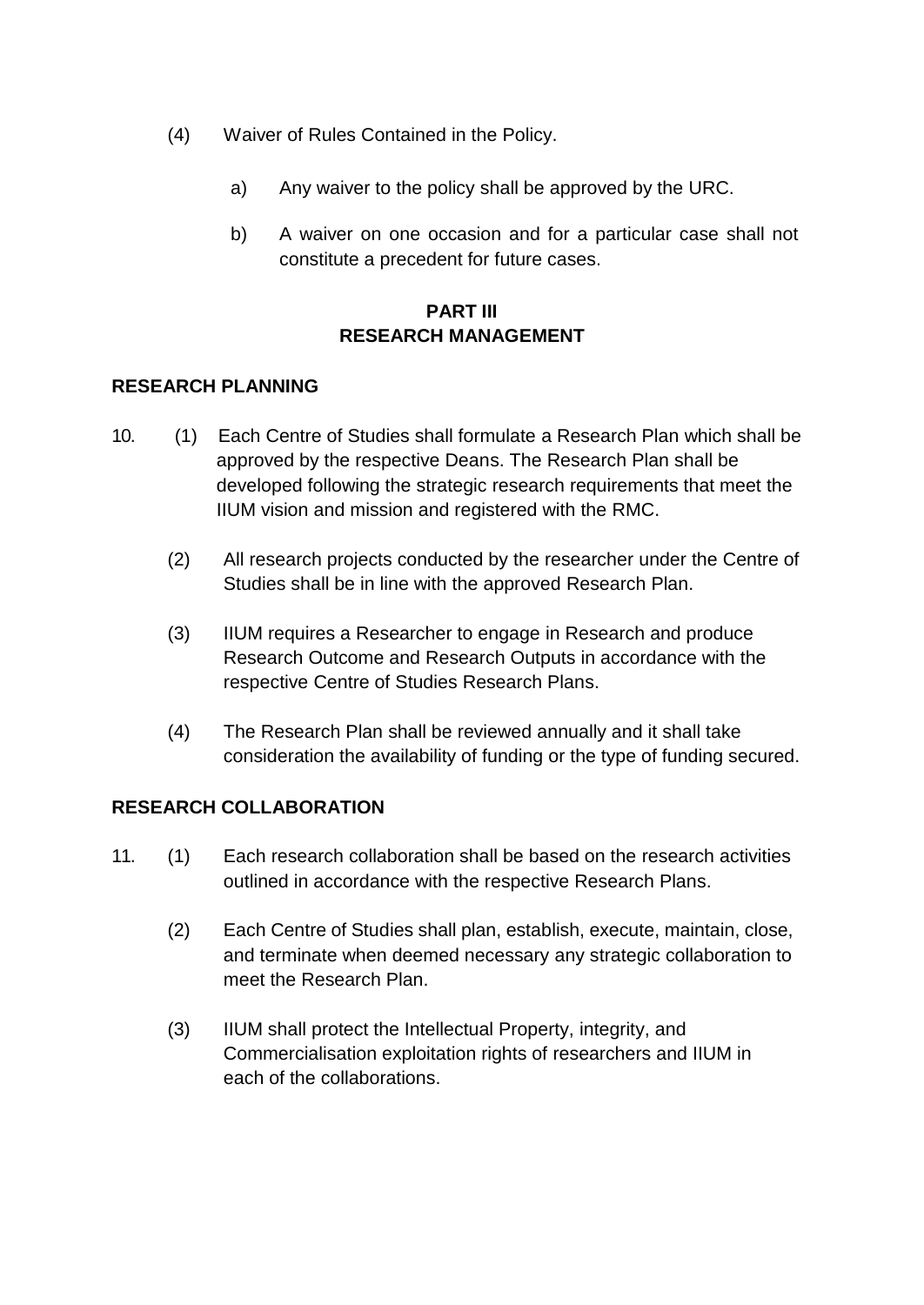- (4) In any research collaboration, the rights of the output resulted from the collaboration shall be established before the start of the collaboration:
	- a) The moral right, the ownership rights and the Commercialisation exploitation right of the Intellectual Property resulted from the collaboration;
	- b) The ownership and usage of the assets from the collaboration;
	- c) The rights of further Research and/or Development based on the output from the research collaboration;
	- d) The moral and ownership rights for publishing any articles in any publication from the research collaboration.
- (5) Each researcher with collaborator(s) is responsible to prepare the detail deliverables of a collaboration between IIUM and collaborator(s). All legal agreements between IIUM and collaborators shall follow a proper procedure of Memorandum of Agreement and Memorandum of Understanding.
- (6) Each researcher with collaborator(s) is responsible to maintain strong communication and relationship with collaborator. The researcher is responsible to ensure proper execution of IIUM deliverables and to monitor the deliverables of the collaborator(s) in any of the research collaboration.

### **RESEARCH FINANCING AND FUNDING**

- 12. (1) Each Centre of Studies shall secure financing or funding, either internally or externally, or self-funding for their Research, Development, Commercialisation and Innovation (RDCI) activities.
	- (2) All financing or funding secured for IIUM shall comply with the funding provider and IIUM's rules and regulations.
	- (3) The securing of financing or funding shall be coordinated by the researcher through the RMC or any other relevant offices. The third party research financing or funding agreements and management shall be managed by the RMC or the relevant offices.
	- (4) Any establishment of internal funding shall be approved by the University Authority.
	- (5) The researcher(s) who secured any external funding shall be responsible to fulfil any obligation stated in the letter of undertaking and/or the funding agreement.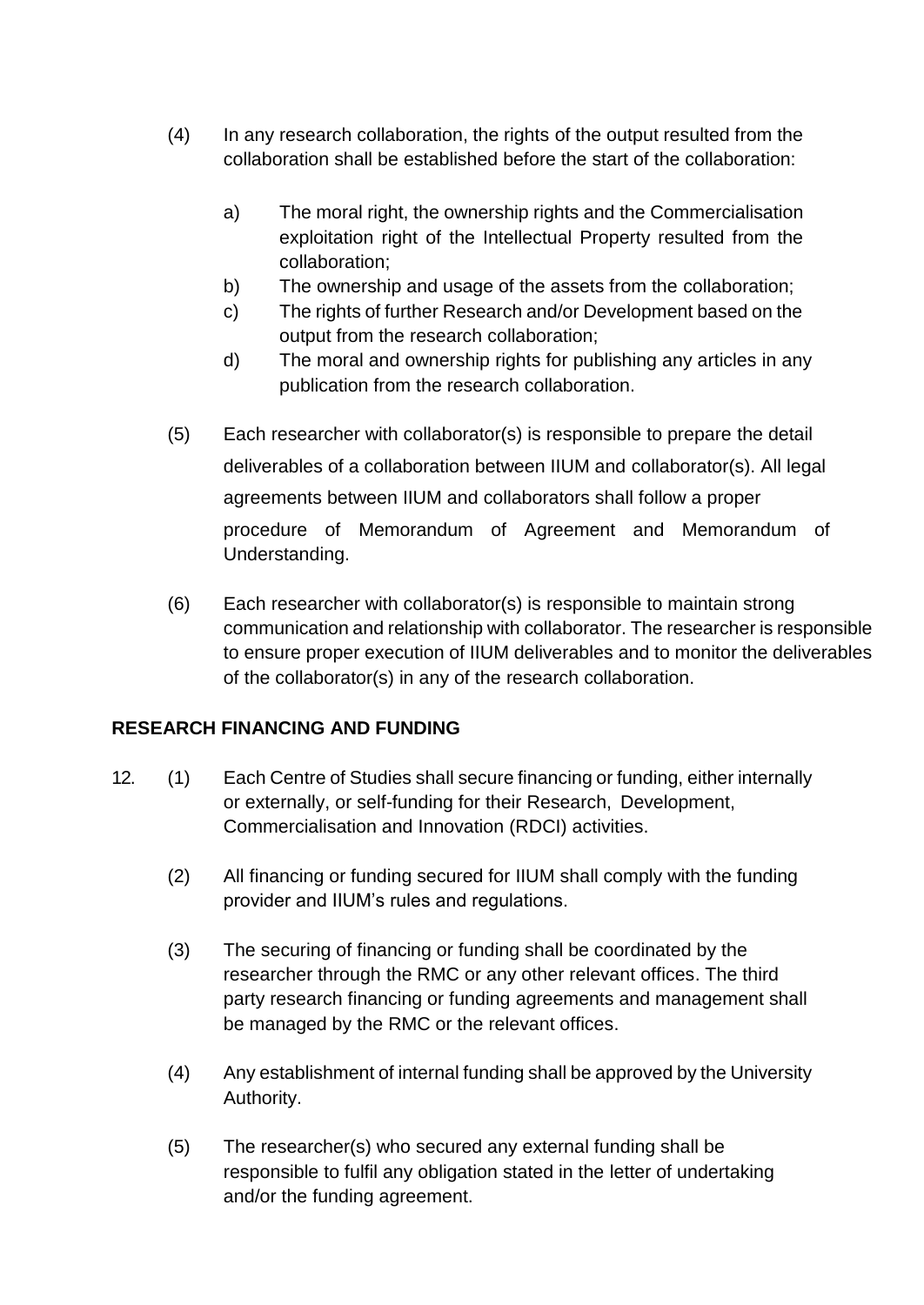(6) IIUM reserves its right to take disciplinary or legal action against

researcher(s) and to recover any amount spent from the funding if the researcher(s) fail to deliver his obligations under the letter of undertaking and/or the funding agreement due to his gross negligence or in the event of misappropriation of funds.

# **CONTRACT RESEARCH**

- 13. (1) The researcher is responsible to ensure that the cost of funding for a Contract Research is able to fund the cost of the Contract Research. The cost of a Contract Research shall include the cost in the use of any IIUM Resources and/or expertise, and other applicable costs.
	- (2) The researcher of a Contract Research is responsible to ensure that he is able to deliver the contracted research service:
		- a) The deliverables of a contracted research service shall be properly planned with proper milestone and measurable deliverables; and
		- b) The preference of a contract service is on advance lump sum payment. If the payment is a progressive payment, the payment should be in the form of advance payment at the beginning of a milestone.
	- (3) The researcher shall minimise any possibility of liability from the Contract Research service.
		- a) In the case of the financial liability, the liability shall not exceed the total financial cost of the Contract Research charged to the third party.
		- b) IIUM shall not be liable for any infringement of any Intellectual Property as the result of the contract service.
	- (4) The researcher(s) shall monitor any Contract Research service diligently. The Researcher(s) who secured any Contract Research shall be responsible to fulfil any obligation stated in the letter of undertaking and/or the funding agreement.
	- (5) The payment may only be released to the researcher after the fund is made available by the funder and upon completion of a milestone under the Contract Research.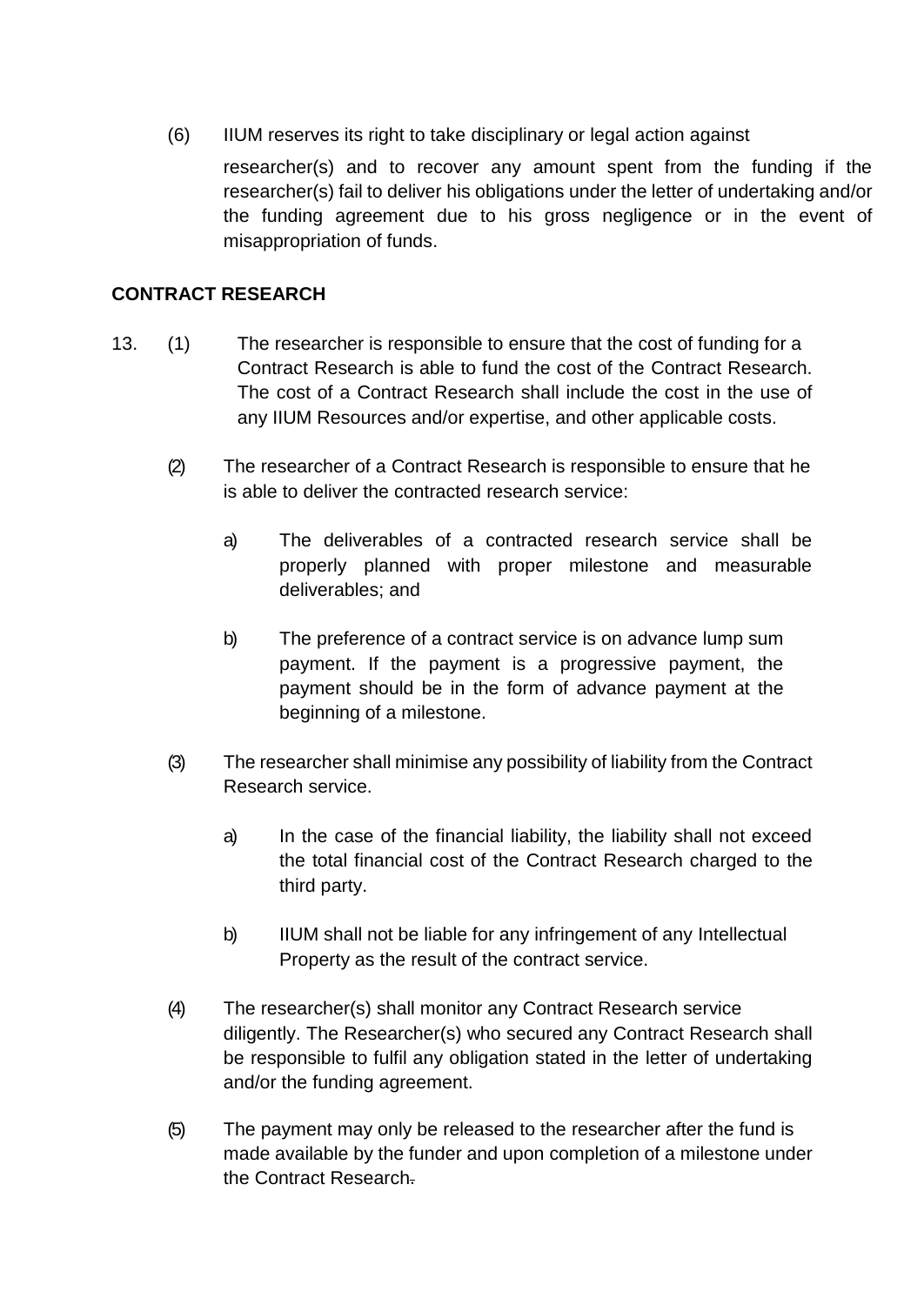(6) IIUM through the RMC or any other relevant offices may impose management fees to the Contract Research.

# **RESEARCH COMMENCEMENT**

- 14. (1) All research projects shall subscribe to the respective Research Plan.
	- (2) In any project, there must be a Designated Academic Staff member who will be in charge of a project on behalf of the University. In a Research project, the Designated Academic Staff member could be the Principal Investigator or the Project Leader.
	- (3) In the event that the Principal Investigator dies, resigns or leaves the University, the Research Management Centre shall have the prerogative to nominate the substitute.
	- (4) The University's permanent Academic or Non-Academic Staff shall be capable of leading the project in the absence of the original Principal Investigator.
	- (5) It is the responsibility of the researcher to:
		- a) ensure that proper literature review has been conducted prior to research commencement to assure the novelty of the research;
		- b) subscribe to any ethical requirement prior to the conduct of the research;
		- c) use proper research methodology to ensure the foundation of inventive step of the research;
		- d) ensure that the planned research does not infringe any existing external Intellectual Property and/or the new research has the elements to avoid any possible infringement.
	- (6) All research projects either funded or non-funded shall be registered and monitored by the University centrally.

### **RESEARCH PROJECT MONITORING**

15. (1) All research projects shall be closely monitored to ensure that they meet the objectives of the projects. The monitoring report of the projects shall be submitted to the respective offices. Any reporting requirements by third party funders shall be coordinated at the University central level.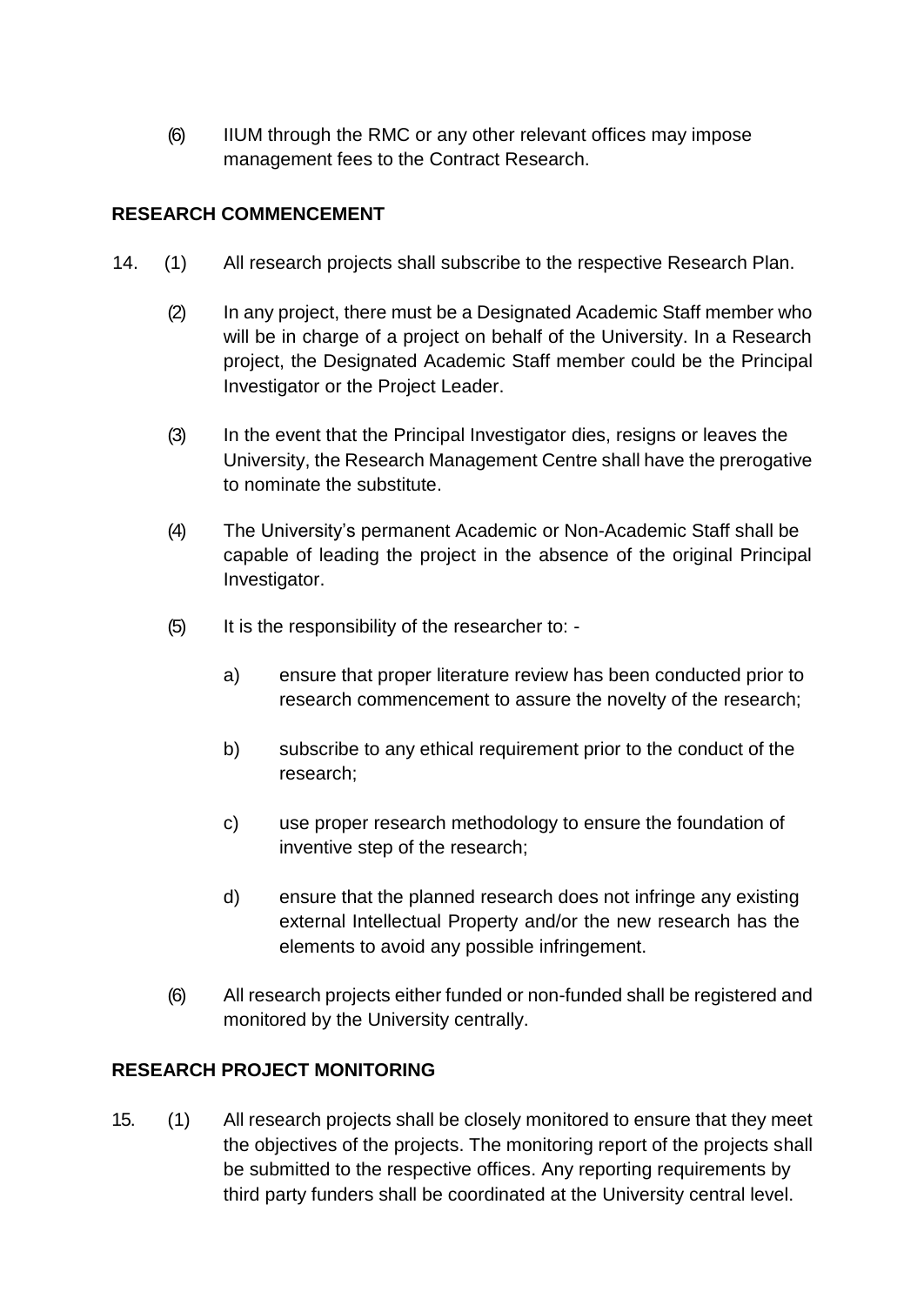- a) Research project Principal Investigator shall be responsible to ensure that the projects are properly maintained, monitored and reported to meet the requirements of the projects.
- b) All project members shall be responsible to abide by the rules, regulations and ethical requirements.
- (2) Any research activities involving financial implications shall comply with the IIUM Financial Policies and the third-party funding requirements if the research is funded by a third party.
- (3) It is the duty of project members to disclose any Intellectual Property (inventions, technical data, copyright works, designs etc.), which have been developed in the course of the research project in sufficient details and as soon as practicable after the relevant facts have come to them knowledge.
- (4) If the Principal Investigator dies, resigns or leaves the service of IIUM during the period of a third party funded project, the ownership of the project shall initially belong to IIUM and the ownership will then be determined in accordance with the terms of agreement concluded with the third party.
- (5) IIUM has the right to take an appropriate disciplinary action and legal action, including retrieving the amount of grant spent, against any member who does not abide by the requirements above.

### **RESEARCH PROJECT COMPLETION**

- 16. (1) All research projects shall follow the IIUM RMC guidelines for its closure.
	- (2) The Principal Investigator of a research project shall determine the level of technological readiness of the Research Outcome after the research completion to chart the future Research or Development to the Research Outcome.
	- (3) The Principal Investigator shall ensure that the Research Outcome does not infringe on any existing inventions or has the Freedom-to-Operate before planning to proceed to the next stage of further Research or Development to the Research Outcome.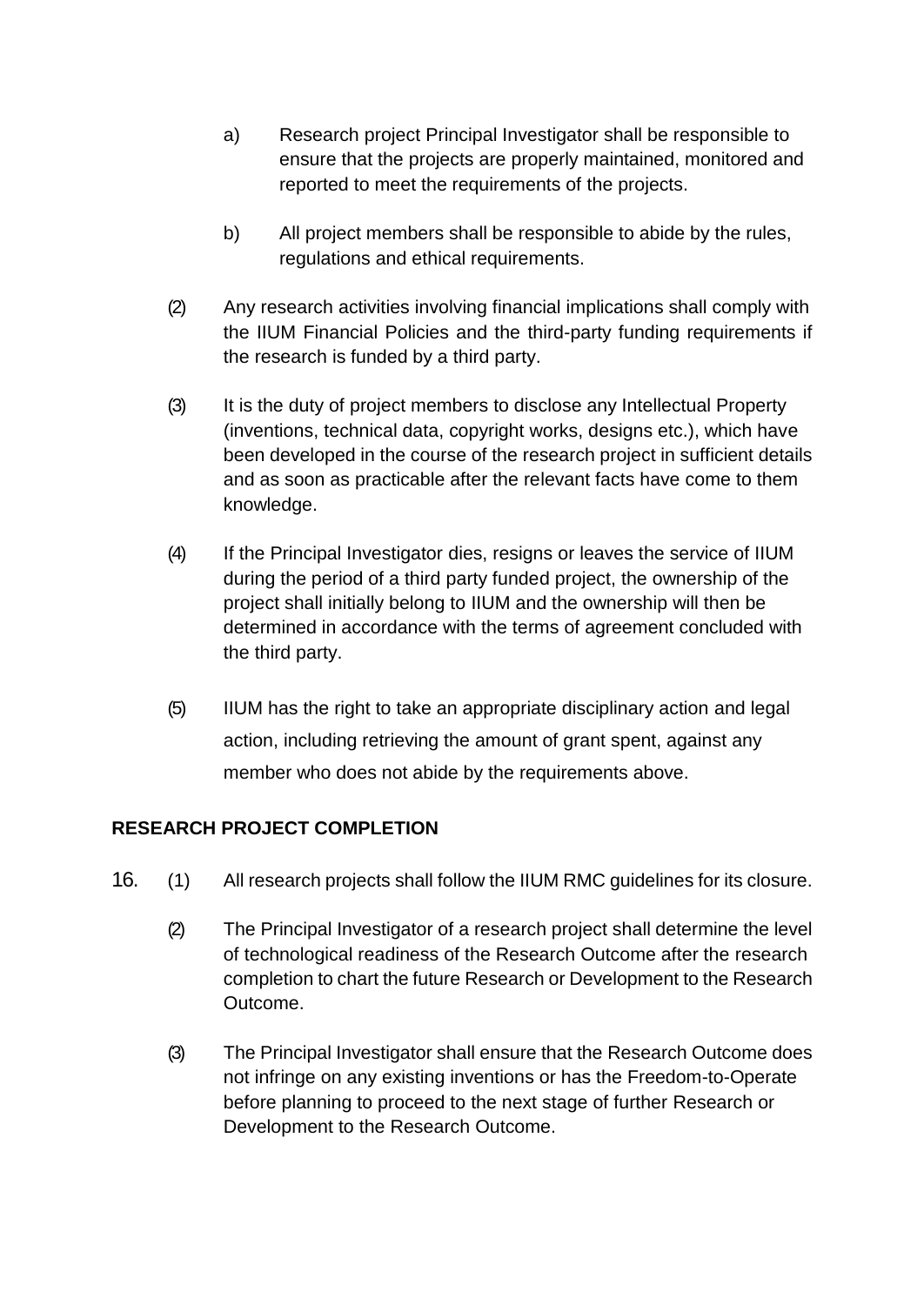# **RESEARCH ETHICS**

- 17. (1) University ethical review is required for:
	- a. research involving human participants, human tissue, material, remains or personal data;
	- b. Any other types of research that might not involve humans but still raises other ethical issues or concerns. (For example, the research or results of the research may pose a risk of damage to the environment or cause political or social tensions or sensitivities or may impact on cultural heritage); and
	- c. Research involving animal/non-human organism as stipulated in the Animal Welfare Act 2015.
	- (2) Researchers are required to balance the right to unrestricted academic enquiry with the ethical principles.
	- (3) Prior approval from IREC and ACUC are required for conducting research.
	- (4) IREC and ACUC are responsible to provide the procedures and guidelines for ethical code and conduct in accordance with the international and national guidelines.

### **RESEARCH MISCONDUCT**

- 18. (1) An inquiry consisting of preliminary fact-finding shall be set up by the Office of Deputy Rector (In charge of research) to determine whether an allegation or an apparent instance of misconduct is serious and substantial. The outcome of an inquiry is a determination as to whether or not an investigation is to be conducted.
	- (2) An investigation is a formal examination and evaluation of relevant facts to determine whether or not misconduct has taken place.
	- (3) Research misconduct includes but not limited to the following:
		- a) Data fabrication: proclamation of non-existence study results.
		- b) Data falsification, which includes altering the existing records.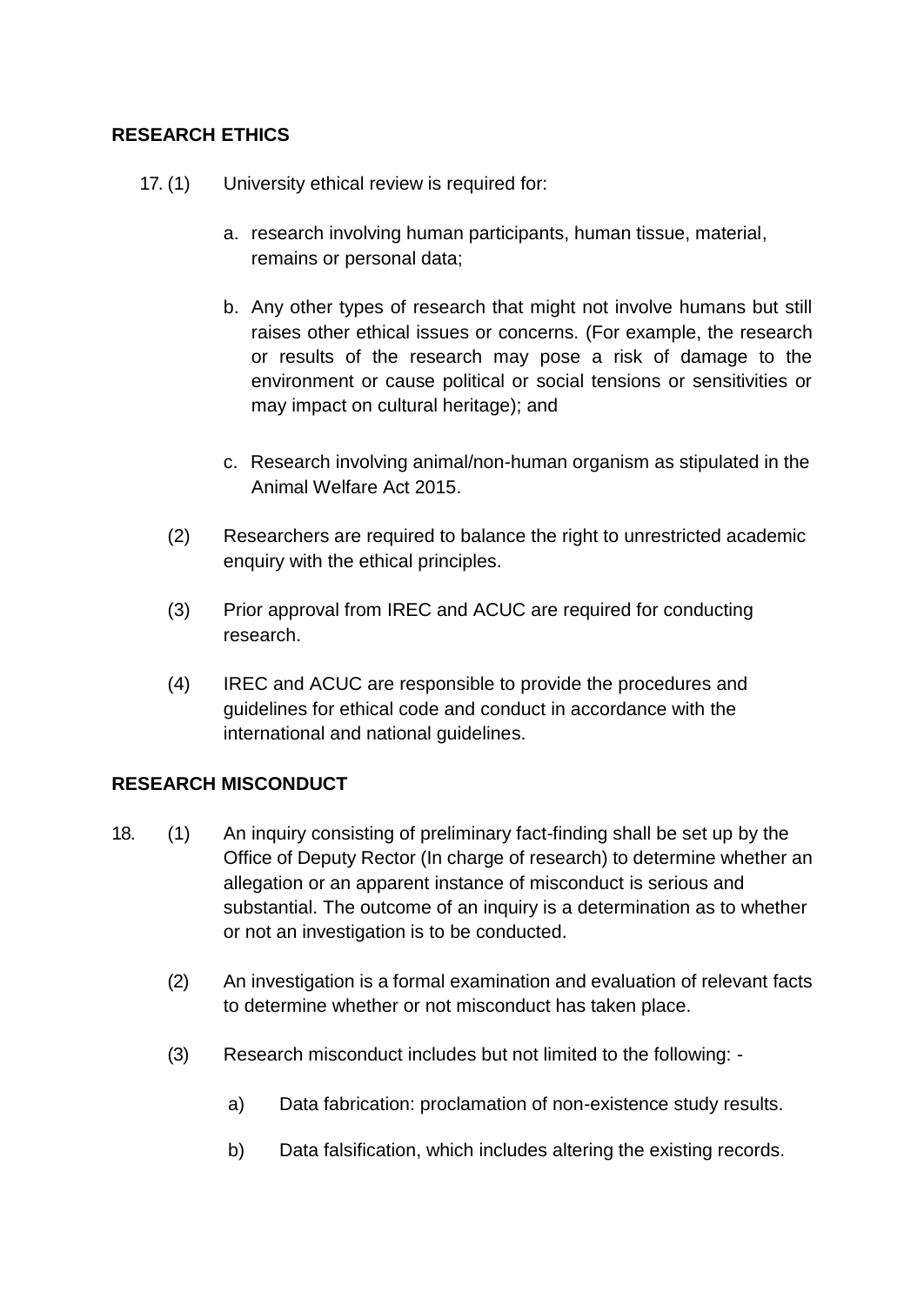- c) Plagiarism, which includes direct copying of textual materials, and using other individual's data as well as idea without his/her authorisation.
- d) Misleading ascription of authorship including the listing of authors without their permission, attributing work to others who have not in fact contributed to the research, and the lack of appropriate acknowledgment of work produced by others involved in the research, such as a research student/trainee or associate.
- e) Misappropriation of research funds.
- (4) Any misconduct in research shall be dealt with by the University according to the set rules and regulations.

# **PART IV INTELLECTUAL PROPERTY**

### **INTELLECTUAL PROPERTY DISCLOSURE**

- 19. (1) In any IIUM projects, there shall be a Designated Academic Staff member who will be in charge of a project on behalf of the IIUM and has the responsibility to monitor and report any Intellectual Property arisen from the project.
	- (2) It is the duty of the Designated Academic Staff to act as the representative Originator to disclose any Intellectual Property, which have been developed in the course of a project, in sufficient details and as soon as practicable after the relevant facts have come to their knowledge.
	- (3) The Originator shall provide all information and render all assistance to IIUM in all phases of registration and maintenance of Intellectual Property and/or commercial exploitation of the Intellectual Property as may from time to time require.
	- (4) The Originator owes a duty to the IIUM not to contravene any Intellectual Property rights owned by others. In such cases, the Originator agrees to indemnify the IIUM for any disputes involving Intellectual Property rights.
	- (5) The Intellectual Property protection by IIUM would entitle the Originator of an Intellectual Property: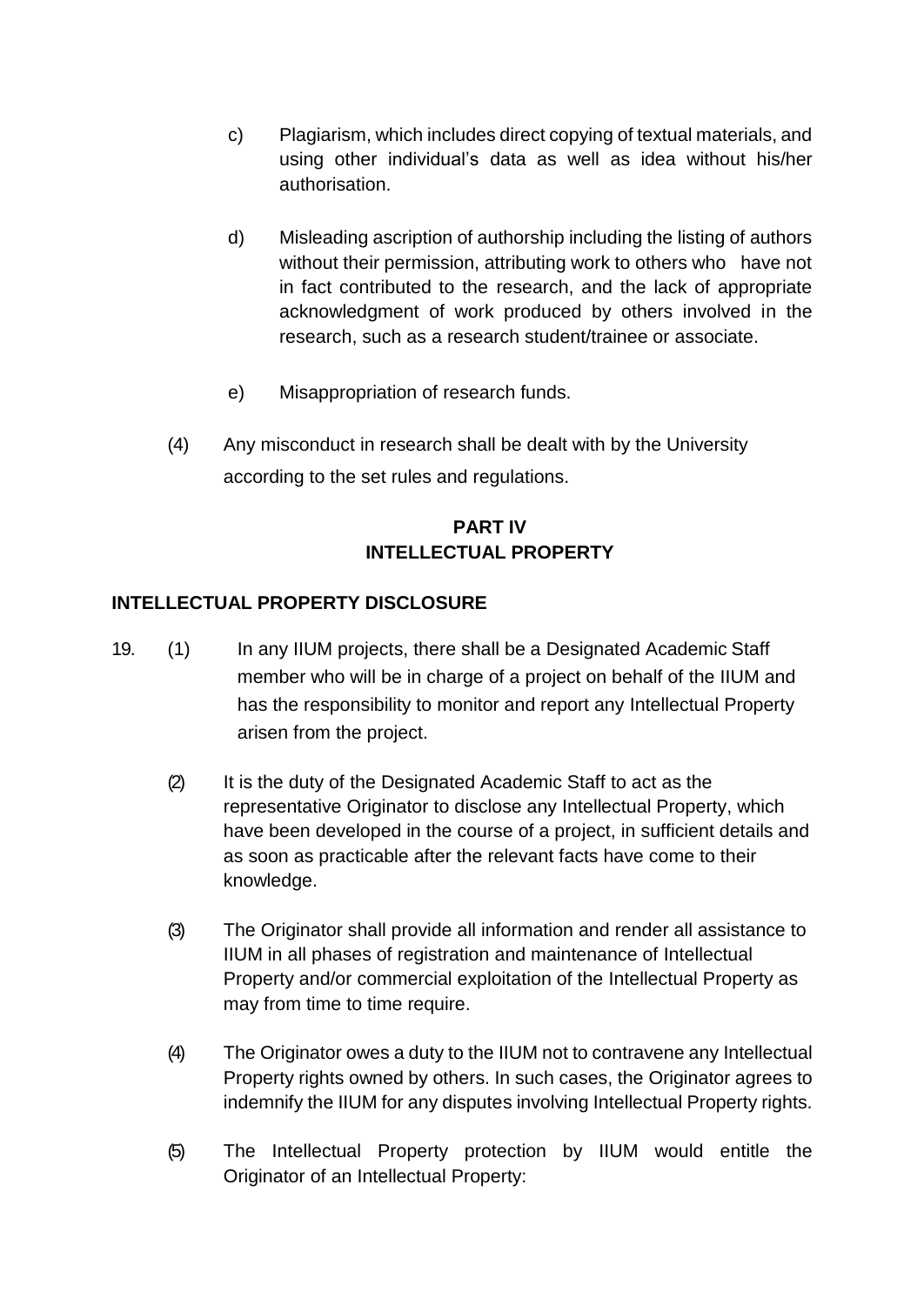- a) moral rights of the authors of the work; and
- b) percentage of ownership of the Intellectual Property to be determined by the Originator and IIUM.
- (6) The Originator shall agree on the percentage of ownership among the members in the disclosed Intellectual Property.

#### **INTELLECTUAL PROPERTY REGISTRATION**

- 20. (1) IIUM will consider the registration of an Intellectual Property for any Research and Development outcome to any Intellectual Property registration body if it meets the criteria below:
	- a) The Intellectual Property disclosure meets the requirement set forth by the Intellectual Property registration body; and
	- b) The registration of the Intellectual Property meets IIUM's strategic needs; and
	- c) There is availability of funding towards the registration of the Intellectual Property; or
	- d) The registration of the Intellectual Property is a requirement by the grant provider and/or personnel originator for the cost of the registration.
	- (2) The Originator shall support IIUM in all the process or registration and maintenance of an Intellectual Property. IIUM has the right to impose any surcharge to the Researcher(s) to recover any amount spent for the registration and maintenance of an Intellectual Property, if the Researcher(s) fail to support the process.

### **INTELLECTUAL PROPERTY MAINTENANCE**

- 21. IIUM will consider the maintenance and registration of an Intellectual Property disclosure to any Intellectual Property registration body if it meets the criteria below:
	- a) The maintenance of an Intellectual Property meets IIUM's strategic needs and there is availability of funding towards the maintenance of the Intellectual Property; or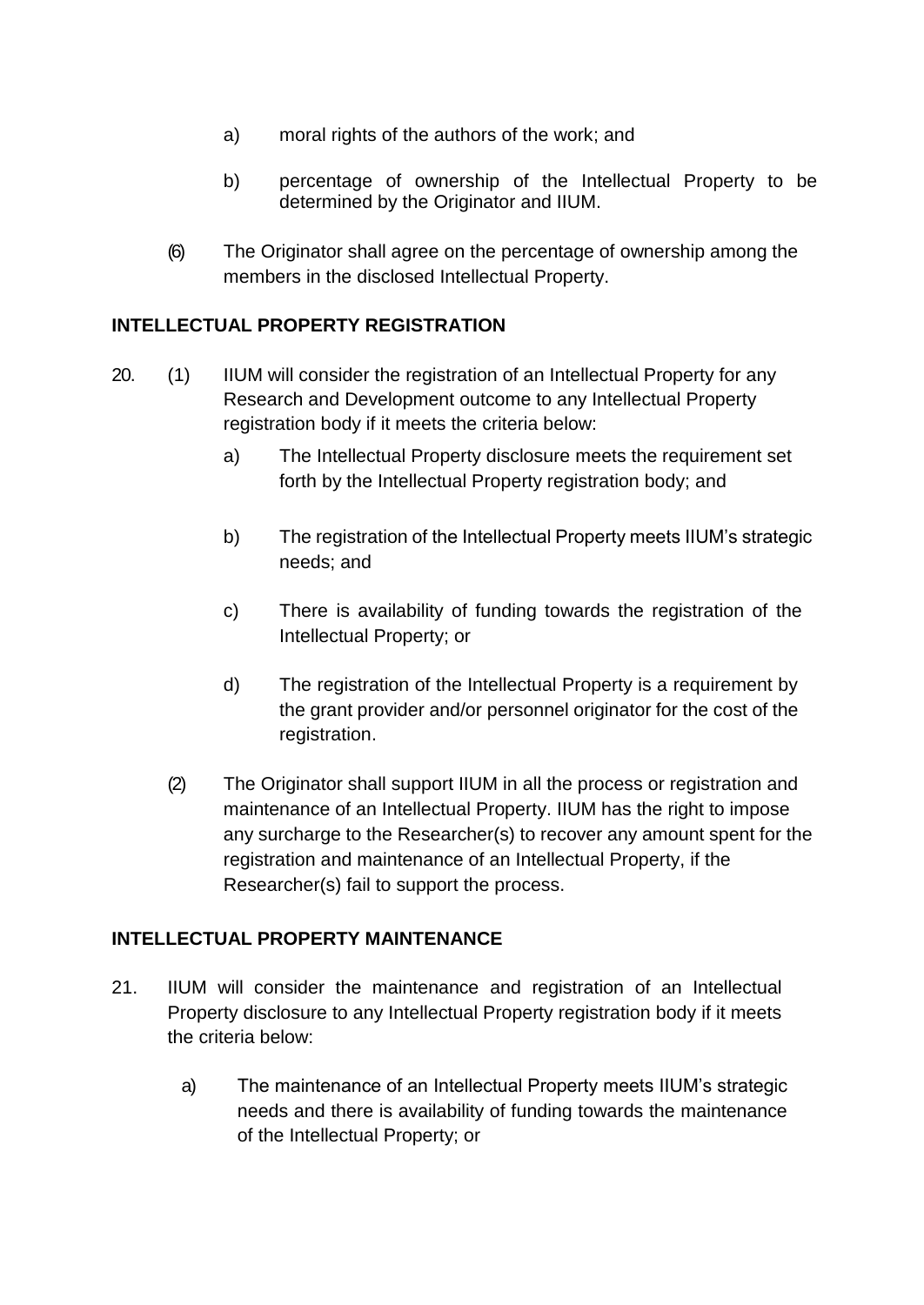- b) The Intellectual Property is part of a commercial engagement that IIUM needs to maintain the Intellectual Property to meet the requirement of the commercial engagement; or
- c) The maintenance of the Intellectual Property is a requirement by the grant provider and/or the cost of the maintenance is provided by the grant provider.

### **INTELLECTUAL PROPERTY – PATENT AND UTILITY INNOVATION**

22. Originator shall observe the requirement of publication of an invention against patent disclosure by specific patent registration authority. For registering a patent, there should not be any publication unless the publication and the publication time-frame meets the patentability requirement of the patent registration authority.

### **INTELLECTUAL PROPERTY – COPYRIGHT**

- 23. (1) Each KCDIO is responsible for ensuring that all IIUM copyrighted materials are subscribed to copyright protection.
	- (2) Each KCDIO shall maintain the copyright protection for the copyright materials under their care.
	- (3) IIUM may consider filing a copyright to MyIPO voluntary registration program for Research and Development outcome provided that it meets the criteria requirement in IIUM Intellectual Property Registration Policy and any Intellectual Property strategy resulted from the policy.
	- (4) IIUM library is responsible for managing all copyrights of IIUM activities.

### **INTELLECTUAL PROPERTY OWNERSHIP**

- 24. (1) IIUM claims full ownership and worldwide rights, title, and interest to or in all Intellectual Property in all works, inventions, designs, system including software and course code and other subject matter but not limited to:
	- a) the Intellectual Property is developed by the Originator of his/her association with IIUM;
	- b) the Intellectual Property is made possible by the use of IIUM Resources; or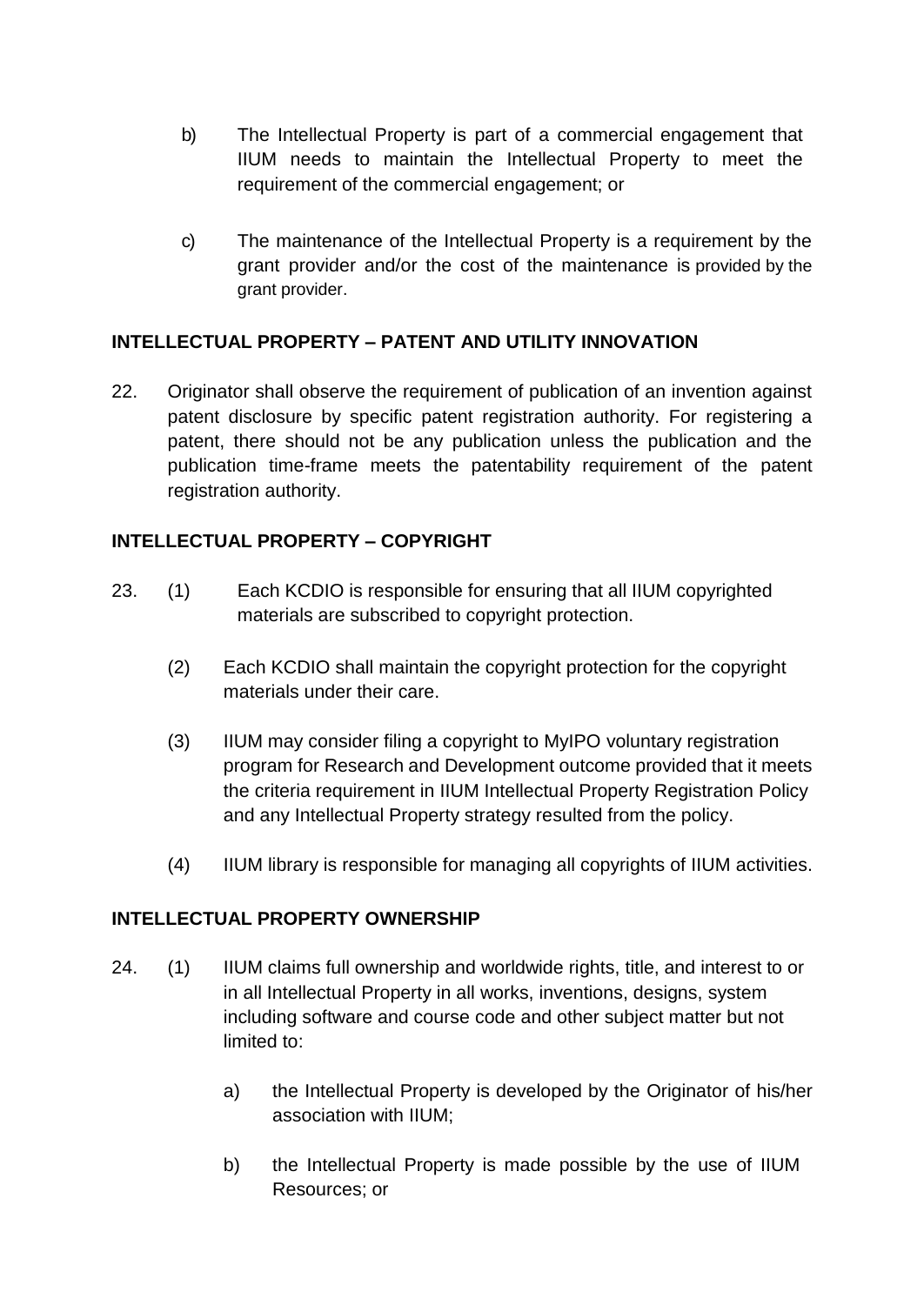c) the Intellectual Property is resulted from the Research Output from the IIUM Research Plan

notwithstanding the above, the list of intellectual property however is not exhaustive.

- (2) Books, articles and other scholarly publications, or popular novels, poems, musical compositions, or other works of artistic imagination which are created by the personal effort of Originator outside their assigned area of project and which do not make significant use of IIUM Resources, the ownership will belong solely to the Originator.
- (3) The copyright policy of students' theses ownership shall follow the Postgraduate Thesis Policy.
- (4) The ownership of Intellectual Property rights on projects that involved third party sponsorship and collaboration shall be determined by the criteria below and IIUM reserves the right to determine the terms and conditions which will be negotiated with the third party:
	- a) If a Student or Visiting Researcher is offered a studentship sponsored by a third party under a separate agreement, under which the third party has a claim on the Intellectual Property arising from the studentship, the Student or Visiting Researcher must agree that the Intellectual Property shall initially belong to IIUM and ownership will then be determined in accordance with the terms of the agreement concluded with the third party.
	- b) Intellectual Property created by Student or Visiting Researcher in the course of, or pursuant to, a sponsored research or other agreement with a third party shall initially belong to IIUM and ownership will then be determined in accordance with the terms of the agreement concluded with the third party.
	- c) Research funded by the government or any governmental ministries is subject to the government policies and directives. If the fund is provided without any express proprietary claims, IIUM shall assert ownership rights over the Research Outcome.
	- d) Where there are joint research projects with other universities, the other participating universities shall have joint ownership of such Research Output with IIUM, if so specified.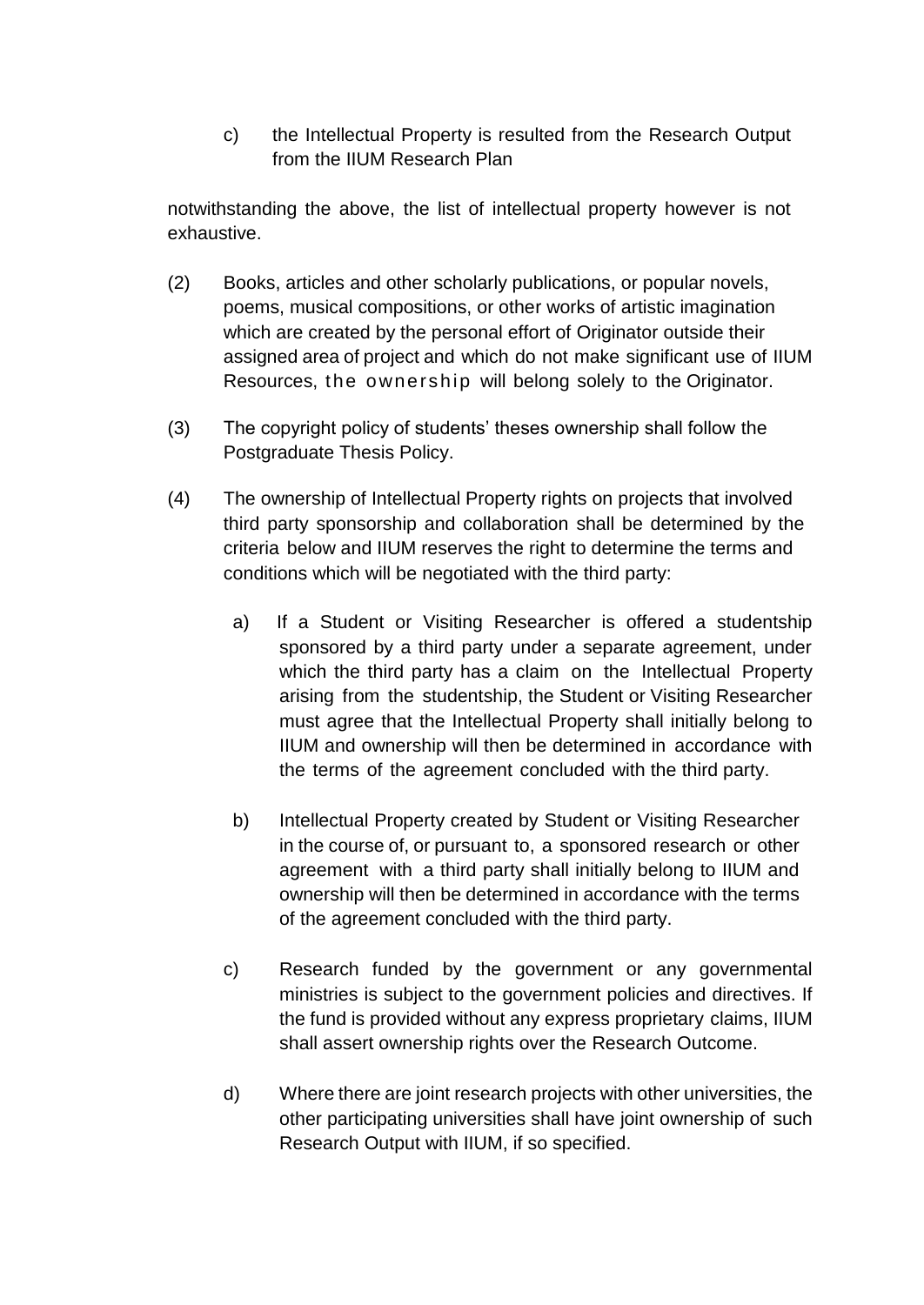- e) For Intellectual Property arising from an industrially-sponsored project at the IIUM where full funding towards specific objectives of the research is provided by a company, the company as the sponsor together with the author/inventor (s) will be granted a first option to an exclusive royalty-bearing licence to any Intellectual Property rights arising from the research.
- f) If the collaborative Research and Development arrangement involves a research agreement which defines explicitly the products and processes and, where the contributions to the research and the benefits from it are shared between the IIUM and the company, IIUM will either own the Intellectual Property rights as in normal circumstances or, it will jointly own the Intellectual Property rights with the company. In both instances, the company will be offered the right (not necessarily exclusive) of first refusal to exploit the technology through a licensing agreement.
- g) In the case of a research project arising from an umbrella arrangement that is covered by a Memorandum of Understanding where the companies or organisations support research across a strategic business interest in which specific research objectives are progressively defined in light of technical and commercial developments, IIUM will own the Intellectual Property rights and the companies will be offered the right (not necessarily exclusive) of first refusal to exploit the technology through a licensing agreement.
- (5) Notwithstanding the foregoing clause, the Intellectual Property rights in respect of any technological development, products and services development which have been carried out:
	- i. jointly by the Parties or research results obtained through the joint activity effort of the Parties, shall be jointly owned by the Parties in accordance with the terms to be mutually agreed upon; and
	- ii. solely and separately by each Party or the research results obtained through the sole and separate effort of the Party, shall be solely owned by the Party concerned.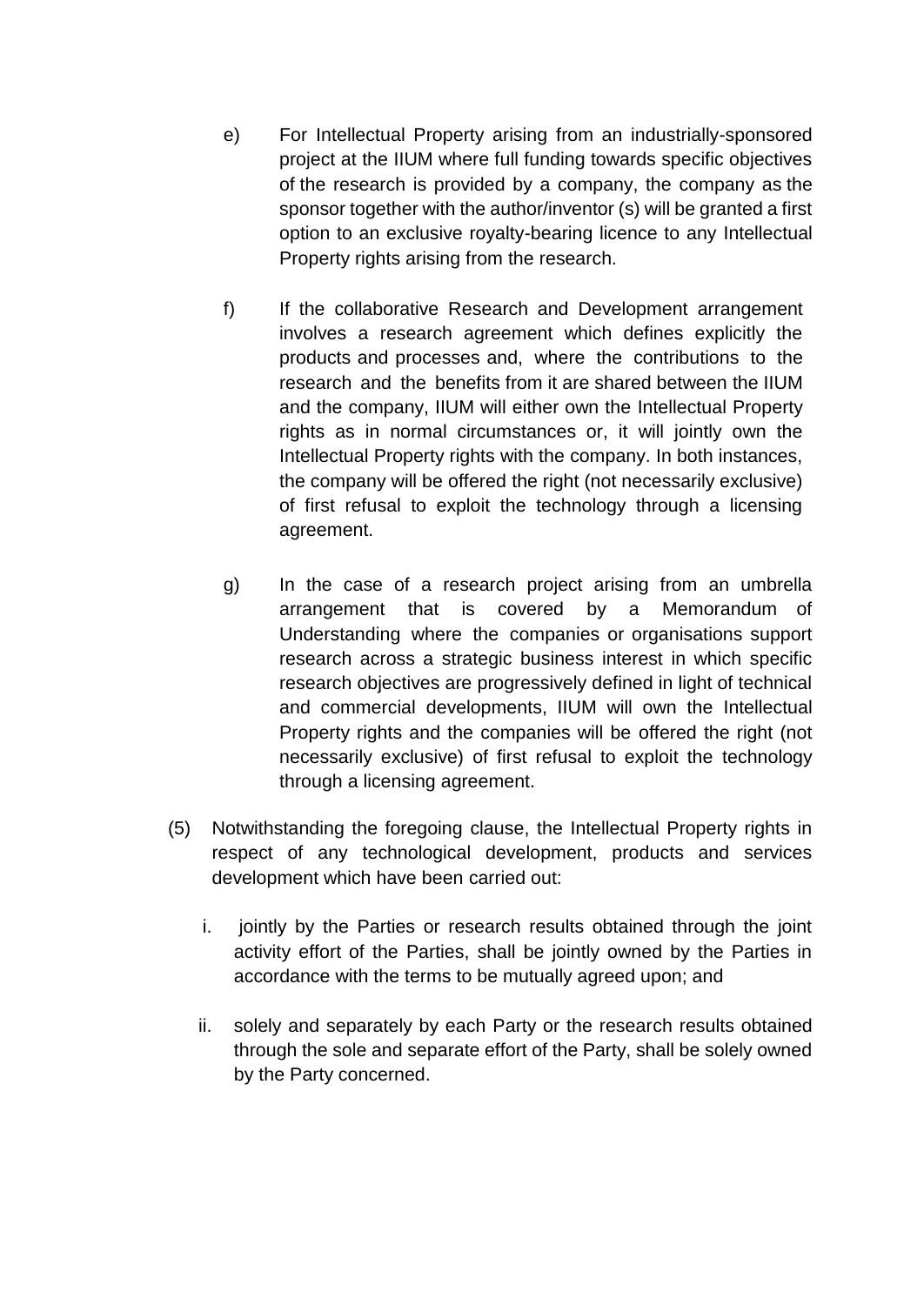(6) In the case where IIUM has no claim over the Intellectual Property, the Originator may, however, agree to transfer his/her Intellectual Property rights to the University on mutually agreed terms and conditions.

# **PART V DEVELOPMENT OF RESEARCH OUTCOME**

#### **DEVELOPMENT OF RESEARCH OUTCOME**

- 25. (1) Any Research Outcome that needs to be further developed shall subscribe to this policy. The Research Outcome can be developed towards a product and service that can be accepted by the target industry or consumer market.
	- (2) The research's Principal Investigator is responsible to submit the Intellectual Property disclosure to the IIUM detailing the Research Outcome before the Research Outcome could be further developed. If the development of the Research Outcome still involves elements of research, the development can still be considered a research project rather than a development project.
	- (3) The research Principal Investigator is responsible to analyse whether his or her Research Outcome can be further developed for a target industry or consumer market.
	- (4) The moral right, ownership rights and the Commercialisation exploitation rights of the Research Project Originator shall be preserved in a Development Project unless the Project Originator agrees on any dilution to the commercialisation right.
	- (5) The development of a Research Outcome can be either through IIUM internal development or through outsourcing to a third party with the IIUM management.
	- (6) If the development of a Research Outcome by IIUM is managed by a third party through commercialisation route, the Development Project shall also be subjected to this policy.
	- (7) The Development Project Leader is responsible to disclose to the IIUM any new Intellectual Property developed from the development project.
	- (8) Development Project shall also subscribe to research ethics and research misconduct policy.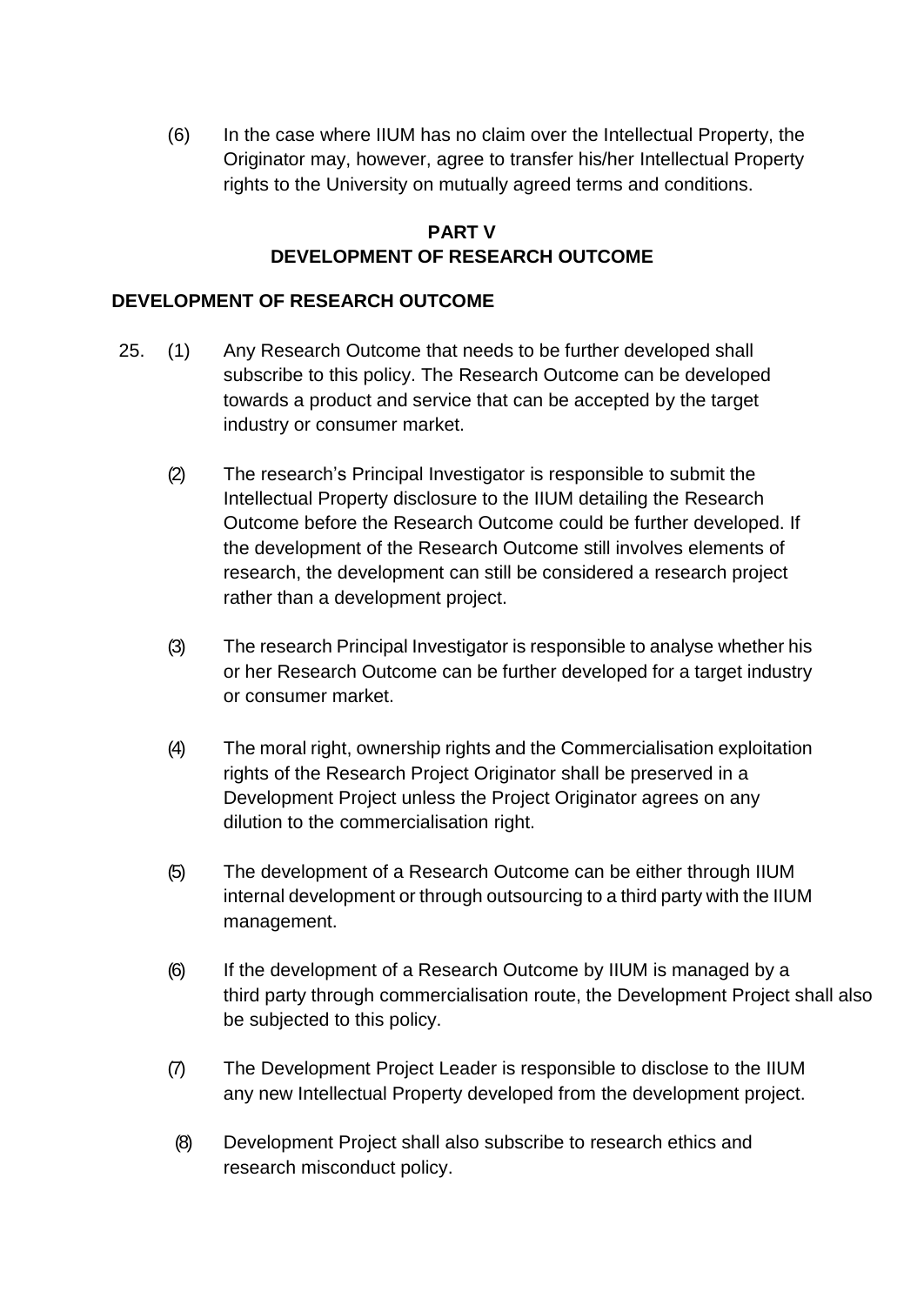# **DEVELOPMENT PROJECT COLLABORATION**

- 26. (1) IIUM shall protect the commercial rights and moral rights of the original Intellectual Property emanated from the development of a Research Outcome.
	- (2) The commercial rights of the original Originator of the research outcome should not be diluted through the development collaboration unless the Originator agrees on any dilution to the Commercialisation right.
	- (3) As much as possible, collaboration during the production of Research Outcome should be avoided unless there is a collaboration on research portion during the development of a project.
	- (4) A Development project leader must ensure that IIUM proprietary rights on the Research Outcome is protected if the Development or part of the Development is developed using a third-party contractor.
	- (5) In any Development Collaboration, the rights of the output from the collaboration shall be established before the start of the collaboration:
		- a) The moral right, ownership rights and the Commercialisation exploitation right of the new Intellectual Property resulted from the collaboration;
		- b) The rights of further research and/or development based on the output of the development; and
		- c) The moral and ownership rights for publishing any articles in any publication from the Development Collaboration.
	- (6) The Development Project Leader is responsible to prepare the details of the milestones for deliverables, responsibility, and cost, in a collaboration between IIUM and collaborator(s). All legal agreements between IIUM and collaborators shall follow proper procedures of Memorandum of Agreement and Memorandum of Understanding.
	- (7) The Development Project Leader is responsible to maintain strong communication and relationship with the collaborator, to ensure proper execution of IIUM deliverables and also to monitor the deliverables of the collaborator(s) in any of the collaboration.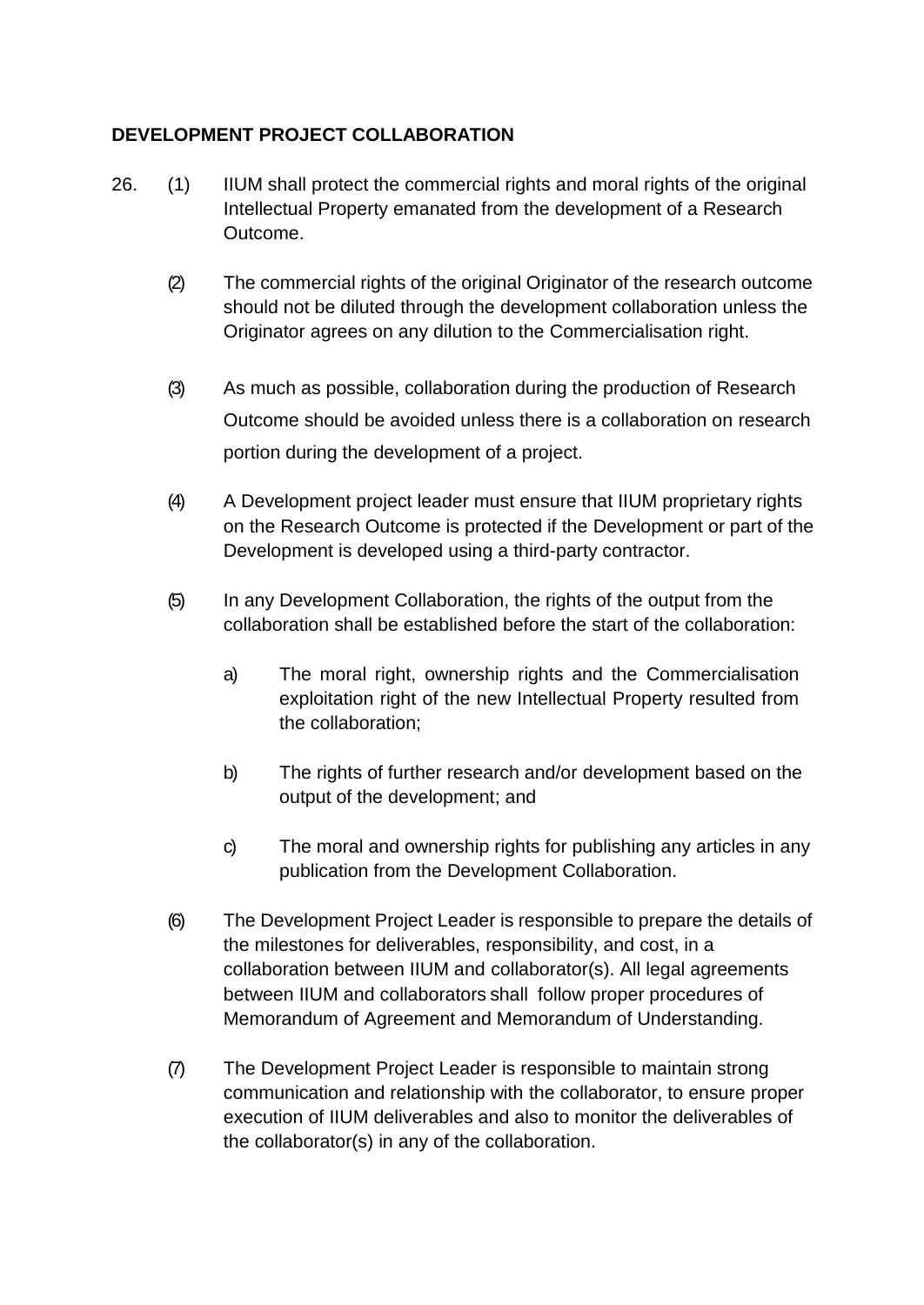- (8) RMC is responsible to:
	- a) provide the procedure and guidelines for Development Collaboration.
	- b) monitor deliverables in all development collaborations.
- (9) Each development collaboration agreement shall be reviewed by the Office of the Legal Advisor before the agreement could be brought up to the IIUM Management for approval. The policy for preparation of collaboration agreement shall be as per IIUM procedure on Memorandum of Agreement and Memorandum of Understanding.

### **DEVELOPMENT PROJECT FINANCING AND FUNDING**

- 27. (1) Each Development Project Leader shall secure financing or funding, either internally or externally, for the RDCI activities.
	- (2) The securing of financing or funding shall be coordinated by the Project Leader through the IIUM central office. The third-party research financing or funding agreements and third-party research financing and funding shall be managed by the IIUM central office.
	- (3) All financing or funding secured from a third-party for IIUM shall comply with the IIUM rules and regulations. IIUM shall also abide with any requirements set forth by the third-party regulation.
	- (4) IIUM shall ensure that IIUM limit its liability from the third-party funding to the maximum amount of the cost of funding.
	- (5) The Project Leader who secured any external funding shall be responsible to fulfil any obligation stated in the funding agreement.
	- (6) Any establishment of internal funding for development shall be approved by the University Authority. IIUM has the right to recover any cost of the development funded by the IIUM if the outcome of the development resulted in Commercialisation.
	- (7) IIUM has the right to impose any surcharge to the Researcher(s) to recover any amount spent from the funding if the Researcher(s) fail to deliver the obligations due to his or her negligence.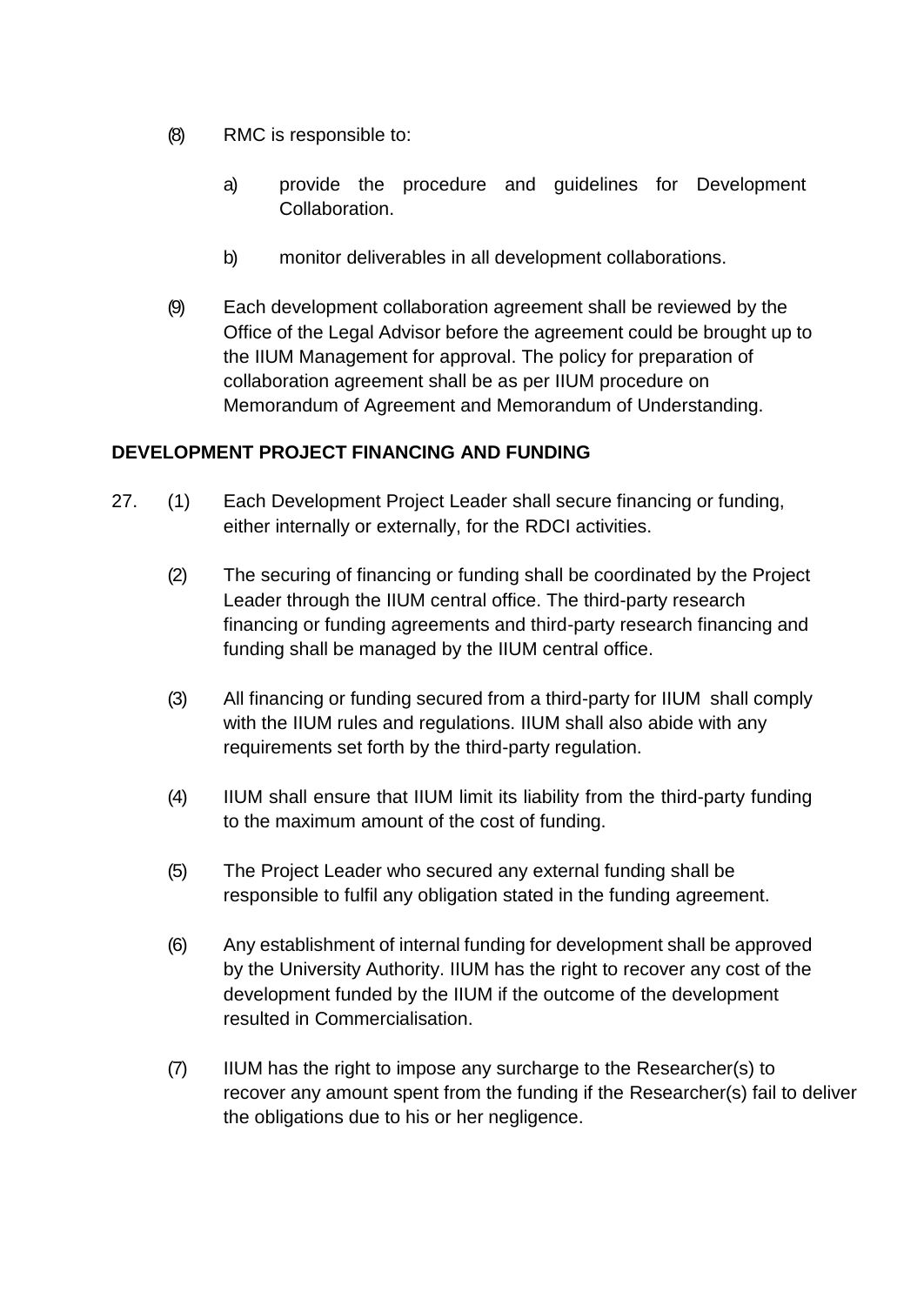# **COMMENCEMENT OF RESEARCH DEVELOPMENT PROJECT**

- 28. (1) All research development projects shall commence if it has secured the required funding for the development.
	- (2) The team in a Research Development Project shall consist of capable personnel:
		- a) There must be a Designated Academic Staff member who will be in charge of a Development Project on behalf of the University called the Development Project Leader**.**
		- b) Principal Investigator of the Research Outcome can be a member of the team or assume the role of Development Project Leader if he or she satisfies the criteria set on 28.2 (a).
		- c) Each research project shall have at least one IIUM permanent Academic Staff as a co-researcher at any time. The IIUM permanent Academic Staff shall be capable of leading the project in the absence of the original Development Project Leader.
	- (3) All Development projects either funded or non-funded shall be registered and monitored by the IIUM centrally.

### **MONITORING OF RESEARCH DEVELOPMENT PROJECT**

- 29. (1) All development projects must be monitored to ensure they meet the objectives of the project. The monitoring report of the projects shall be submitted to the respective offices. Any reporting requirements by third party funders shall be coordinated at the central level.
	- (2) Development Project Leader shall be responsible to ensure that the projects are maintained, monitored and reported properly to meet the requirements of the projects. All project members shall be responsible to abide by the rules, regulations and ethical requirements.
	- (3) Any development activity involving financial implication shall comply with the IIUM Financial Policies and any third-party funding requirements if the development project is funded by a third-party funder.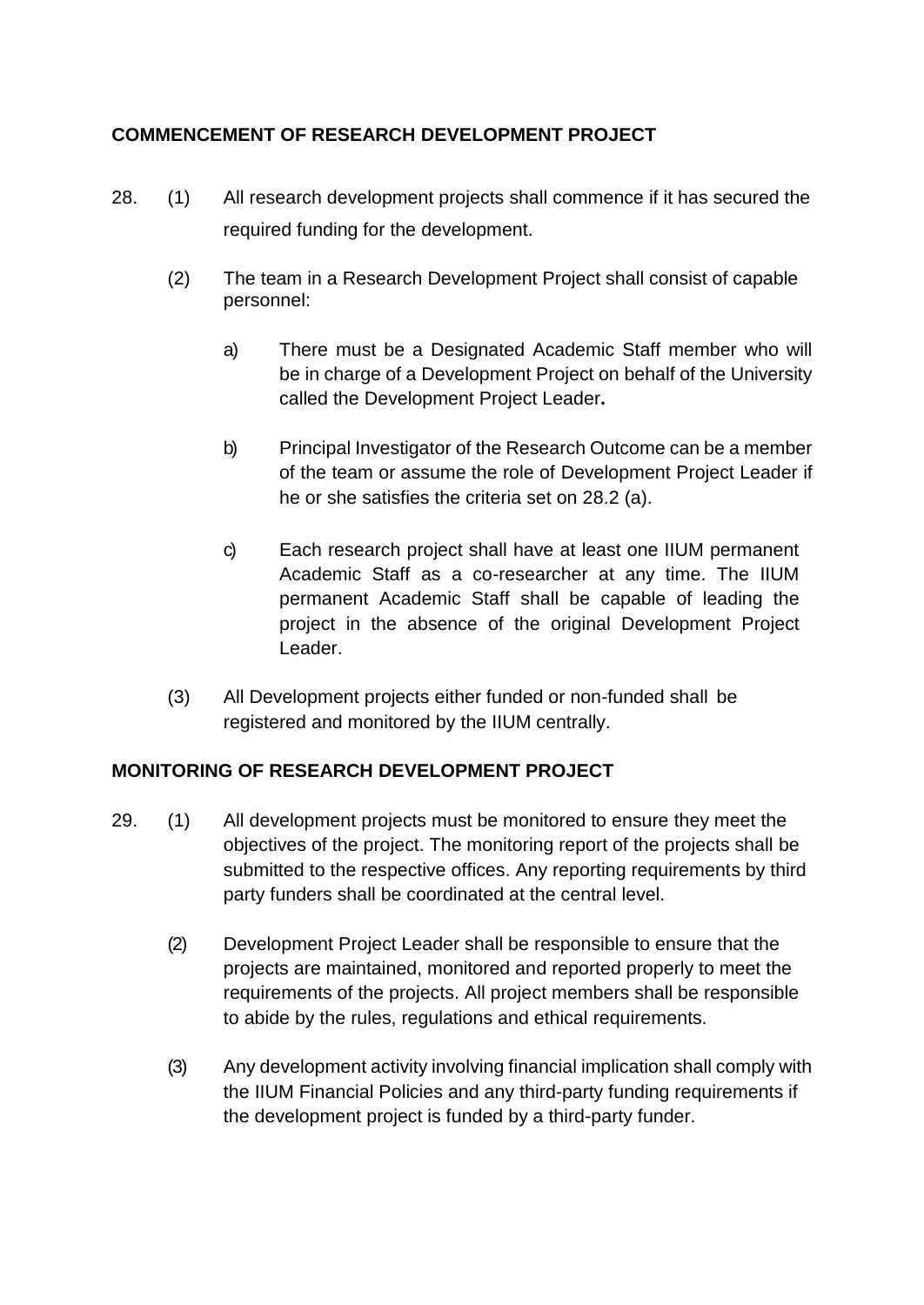- (4) It is the duty of project members to disclose any Intellectual Property (inventions, technical data, copyright works, designs etc.), which have been developed in the course of the development project in sufficient details and as soon as practicable after the relevant facts have come to their knowledge.
- (5) IIUM has a right to take disciplinary actions, including retrieving the amount of development funding spent, against any member who does not abide by the requirements above.

### **COMPLETION OF RESEARCH DEVELOPMENT PROJECT**

- 30. (1) All completed Development projects shall be closed properly. Each of the closed projects shall have the following deliverables:
	- a) Final Project report (including output);
	- b) Financial report;
	- c) IP Disclosure (If there is availability of Intellectual Property and has not been disclosed before, at the end of the project completion, the IP must be disclosed);
	- d) Approval from the third-party funders that all obligations have been fulfilled.
	- (2) The Project Leader of a development project shall determine the technological readiness level of the development output after the development completion to chart the commercialisation route of the development outcome.
	- (3) The Project Leader shall ensure that the output of research does not infringe any existing inventions or has the Freedom-to-Operate before planning to proceed with the commercialisation stage.

# **PART VI KNOWLEDGE DISSEMINATION**

### **KNOWLEDGE DISSEMINATION**

31. (1) The dissemination of knowledge is a primary function of IIUM and includes the following functions: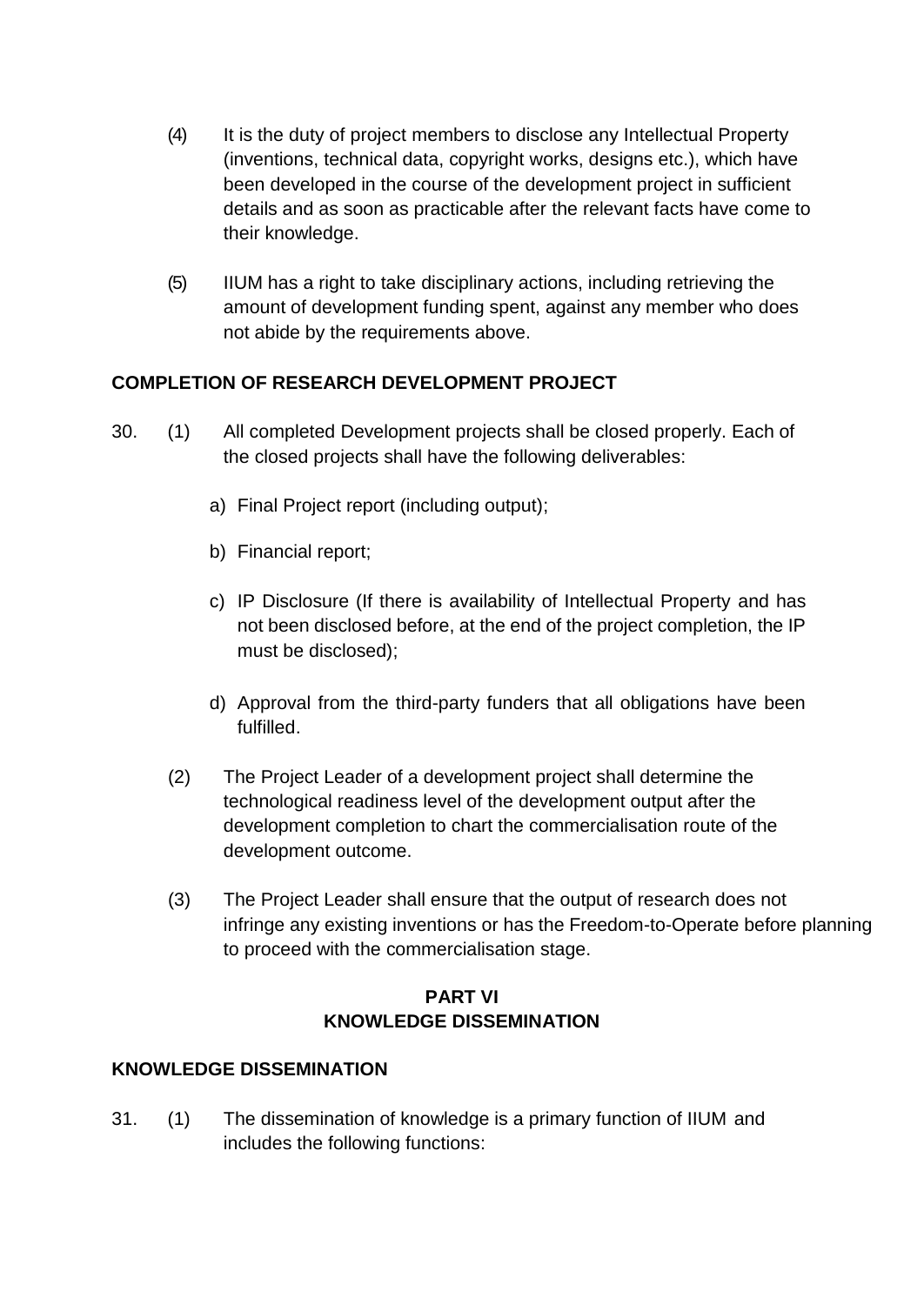- a) IIUM expects Researchers to disseminate their Research Output and Development outcome as long as they do not contravene with this policy and/or other IIUM policy, rules and regulations.
- b) The Researcher shall be responsible for any Research Output made through any form of dissemination methods subject to the agreement with the sponsoring organisation.
- c) Acknowledgement of financial support by the sponsor, if any part of the Research or Development activity is funded by the sponsor, shall be made in all publications unless the sponsor requests for anonymity.
- (2) All types of dissemination of knowledge must be geared towards IIUM's interests and IIUM shall facilitate the dissemination of knowledge.
- (3) All types of dissemination of knowledge must be protected through the IIUM Intellectual Property policy.
- (4) The moral rights of the Originator for all types of knowledge dissemination shall be upheld.
- (5) IIUM shall be notified of any commercial exploitation, including direct payment for technology or services, sponsorship, project funding, royalty, licenses, or any other indirect payment towards the dissemination of knowledge.
	- a) No one is entitled to receive any direct payment for any commercial exploitation of knowledge dissemination activities without subscribing to this policy or written approval from the University Authority.
	- b) IIUM has the right to a percentage of the commercial exploitation of any knowledge dissemination activities as per this policy.
	- c) IIUM has the right to charge any fees for the usage of any IIUM resources incurred in the process of the dissemination of knowledge.
	- d) Any commercial return of the services shall be shared with the Originator at an agreed upon percentage as described in the Commercialisation Policy.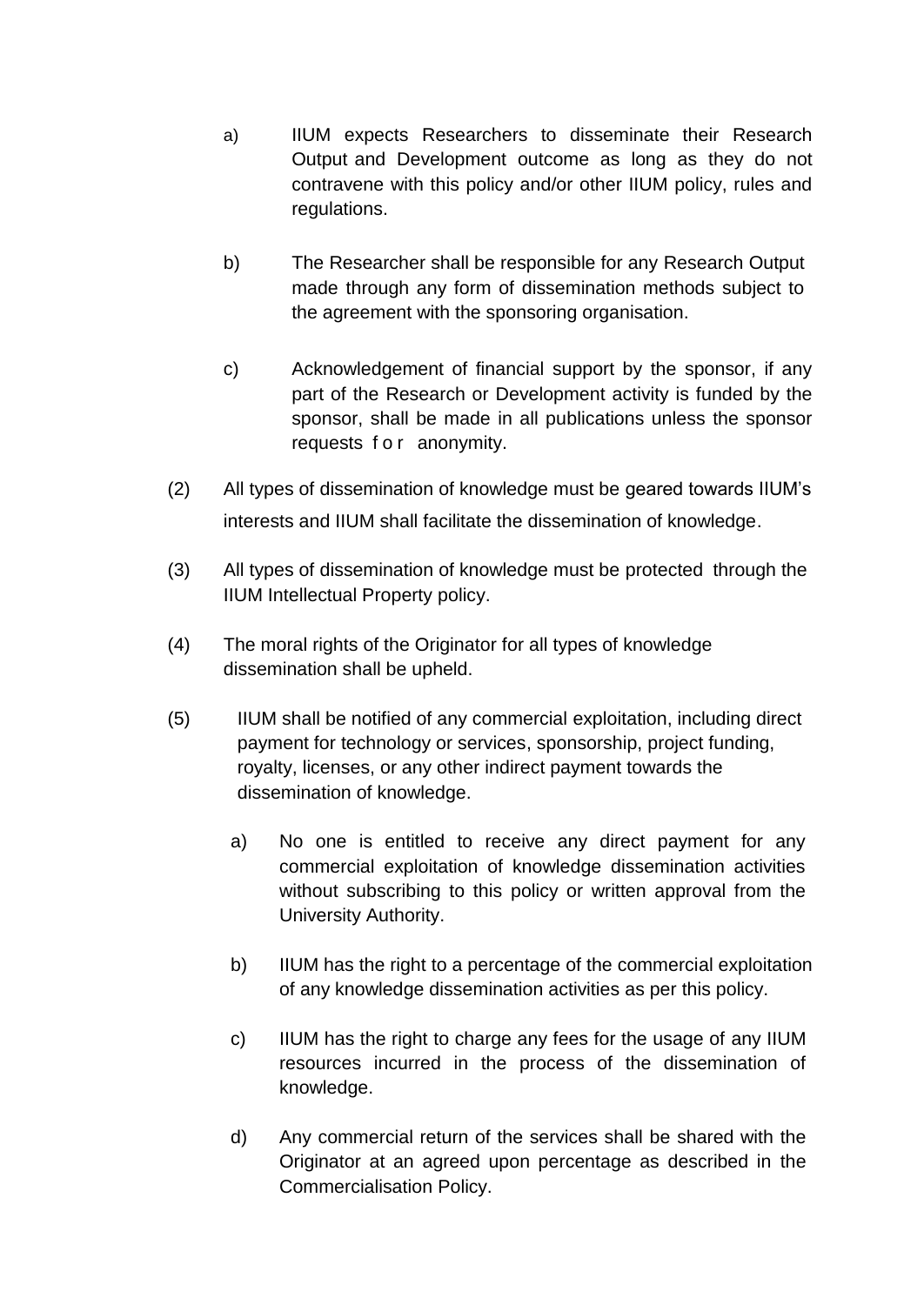# **IIUM KNOWLEDGE DISSEMINATION EVENT**

- 32. (1) IIUM supports and encourages the creation of knowledge dissemination events that disseminate knowledge gained from Research and Development activity as long as it subscribes to this policy and other related policies on handling knowledge dissemination event.
	- (2) Knowledge dissemination events may include but not limited to conference, convention, exhibition, forum, lecture, program, seminar, sharing session, symposium, or workshop.
	- (3) Any KCDIO that organize knowledge dissemination event shall ensure that such dissemination of knowledge will not jeopardise or go against the IIUM interests and this policy.
	- (4) IIUM shall be informed of any knowledge dissemination event that solicit fee for the event:
		- a) IIUM has the right to charge fee for any usage of IIUM Resources in the execution of the activity;
		- b) All fees or payments made by or collected from the participating parties in the event shall comply with the IIUM financial policies; and
		- c) Any profits made from conducting such event shall be subjected to this policy.

### **RESEARCH TRAINING**

- 33. (1) Training in this term is the transfer of knowledge which resulted from IIUM research and development activities during the research and/or development stage, through the use of IIUM Resources.
	- (2) This policy is only applicable to Staff. Any Staff who wish to conduct training outside the University's teaching and learning infrastructure is subjected to the relevant IIUM policy and other procedures and guidelines provided by the IIUM.
	- (3) Any Staff who disseminates knowledge through training must ensure that such dissemination of knowledge will not jeopardise or go against the University's interests and this policy.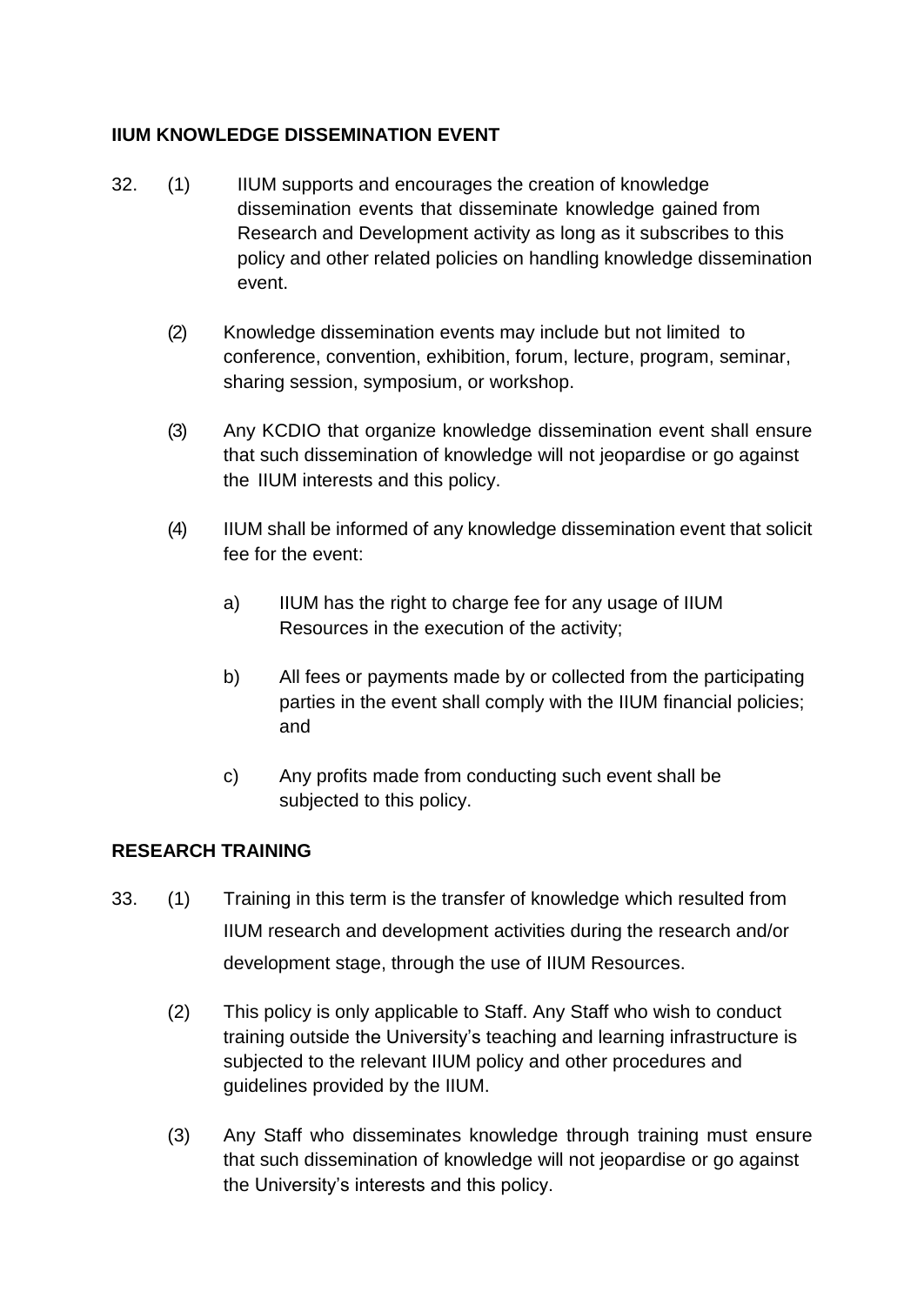- (4) Trainings are subjected to this policy. New training developed from the Research and Development activities utilizing IIUM Resources needs to have the proper Intellectual Property registration.
- (5) IIUM shall be notified of any specific training that resulted in financial income to the training Originator.

#### **COMMERCIAL TECHNOLOGY TRANSFER**

- 34. (1) IIUM Research Outcome may produce new technology and IIUM Development Outcome may produce new technology or products. Commercial Technology Transfer is the transfer of technology or product to market that may include industry, community or consumer for return of commercial income.
	- (2) The commercial Technology Transfer can be in the form of:
		- a) Licensing technology or products;
		- b) Outright sales of technology or products;
		- c) Retail sales of products;
		- d) Start-up company to commercialize technology or products;
		- e) Joint venture company to commercialize technology or products; or
		- f) Technology that needs to be transferred to third party.
	- (3) Technology or products that needs to transferred are subjected to IIUM Intellectual Property Policy. Technology and/or products developed for Commercial Technology Transfer needs to have the proper Intellectual Property registration.
	- (4) IIUM and IIUM subsidiary units shall have the first right to refuse in receiving IIUM Technology Transfer.
	- (5) IIUM shall be notified of any Technology Transfer activities :
		- a) No one is entitled to receive any direct payment for any commercial exploitation of Technology Transfer activities without subscribing to IIUM Policy or written approval from the University Authority.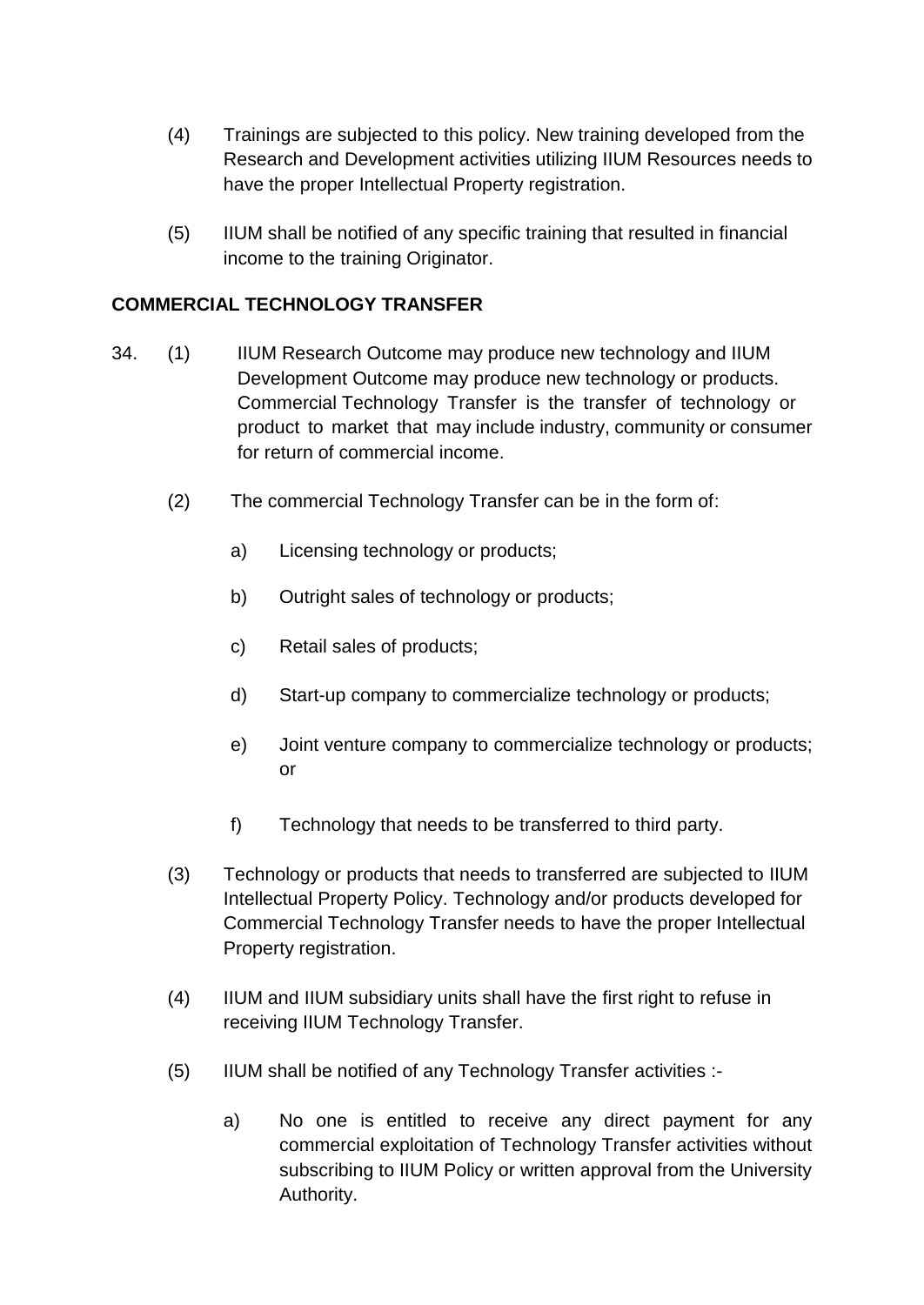- b) IIUM has the right to a percentage of the commercial exploitation of any Technology Transfer activities as per this policy.
- c) Any commercial return of the Technology Transfer shall be shared with the Originator at an agreed upon percentage as described in the Commercialisation Policy.

#### **COMMUNITY TECHNOLOGY TRANSFER**

.

- 35. (1) IIUM Research Outcome may produce new Technology and IIUM Development Outcome may produce new Technology or Products.
	- a) Community Technology Transfer is the transfer of the Technology or Product to specific community to improve the societal and economic well-being of the targeted community without the expectation of commercial return of income.
	- b) In Community Technology Transfer, the targeted Community is able to sustain the use of the transferred technology after the period of the technology transfer.
	- c) If the transfer of technology to the targeted community involves commercial return of income after the period of technology transfer, the process should be covered under this Policy.
	- (2) IIUM shall assist the Originator in identifying, analysing, promoting, developing, and managing the IIUM Technology and Product that are suitable for Community Technology Transfer.

### **CONSULTANCY SERVICE**

- 36. (1) Consultancy Service is the transfer of expertise; of his discipline to the target market that may include industry, community, or consumer.
	- (2) Any Staff who is appointed to provide consultancy services to the target market shall register with the University and subject to the IIUM Consultancy Policy, and other relevant procedures and guidelines.
	- (3) Any staff who disseminates knowledge through consultancy must ensure that such dissemination of knowledge shall not contravene the University's interests.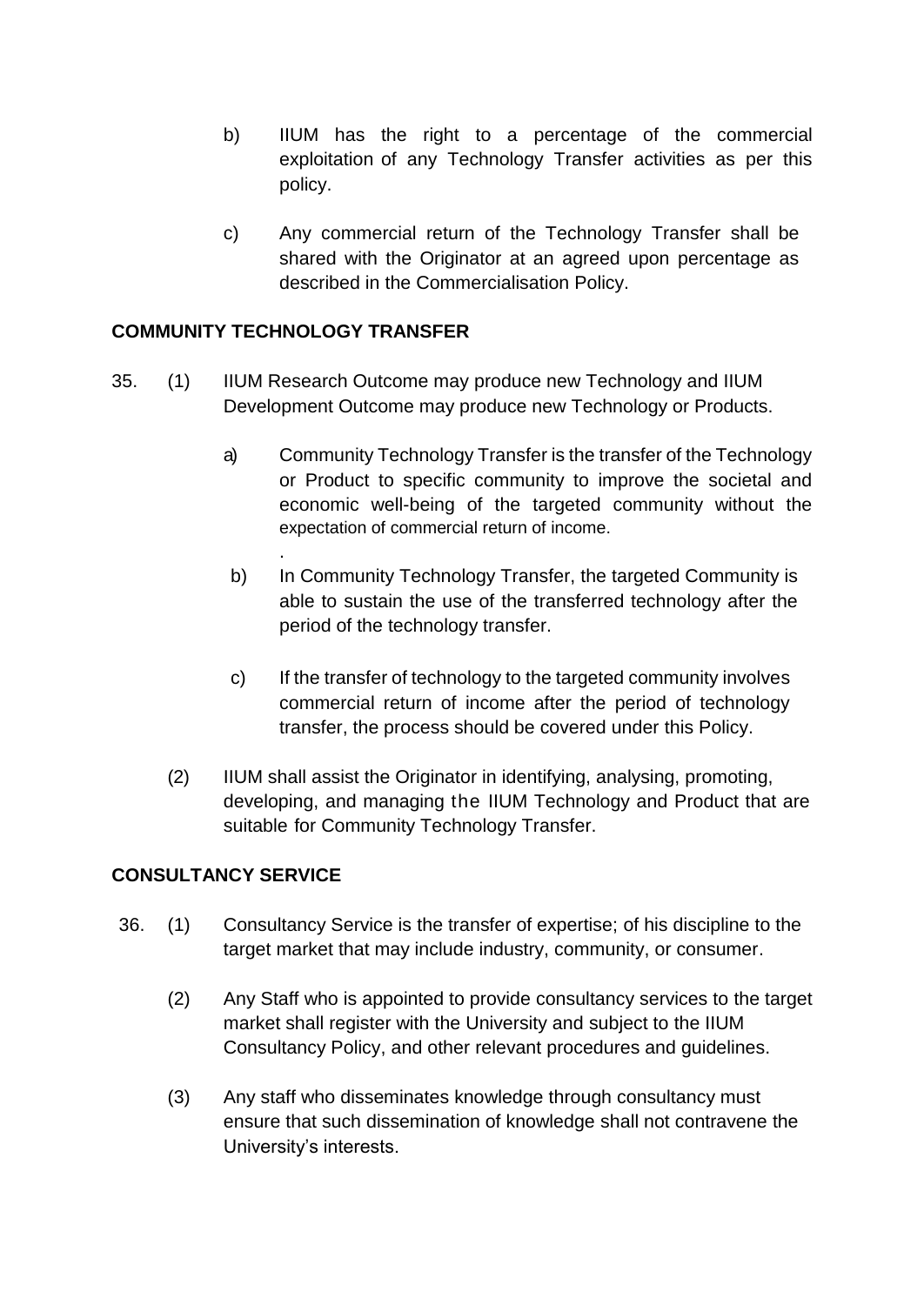(4) IIUM shall be exempted from any liability from the consultancy service.

# **SPECIALISED SERVICE**

- 37. (1) Specialized Service is the technical or non-technical service that may include technical, laboratory, or expertise; offered by IIUM utilising IIUM Resources to service industry, community or consumer.
	- (2) This policy is only applicable to IIUM staff. Any IIUM staff who wish to offer the Specialised Service is subjected to this Policy and other relevant procedures and guidelines.
	- (3) All IIUM Specialized Services shall be made through the respective KCDIO and shall be registered and approved by the IIUM Authority.
	- (4) Any KCDIO who wish to offer a Specialized Service shall ensure that the service will not contravene the University's interest and this policy.
	- (5) The KCDIO is responsible to obtain any required certification or regulatory approval to offer such Specialized Service.
	- (6) All income from the Specialized Service are subjected to IIUM Commercial Policy
		- a) IIUM has the right to request percentage from the income of the Specialised Service.
		- b) Any commercial return of the service shall be shared with the Originators as per the policy.

# **PART VII COMPETITION, EXHIBITION AND PROMOTION**

### **PROMOTION OF RESEARCH AND DEVELOPMENT**

- 38. (1) IIUM shall support any promotional activities to promote IIUM Research and Innovation activity as long as the promotional activity is approved by the IIUM Authority according to any IIUM promotional strategy.
	- (2) A researcher may participate in any exhibitions and competitions to showcase his research output subject to guidelines provided by the **University**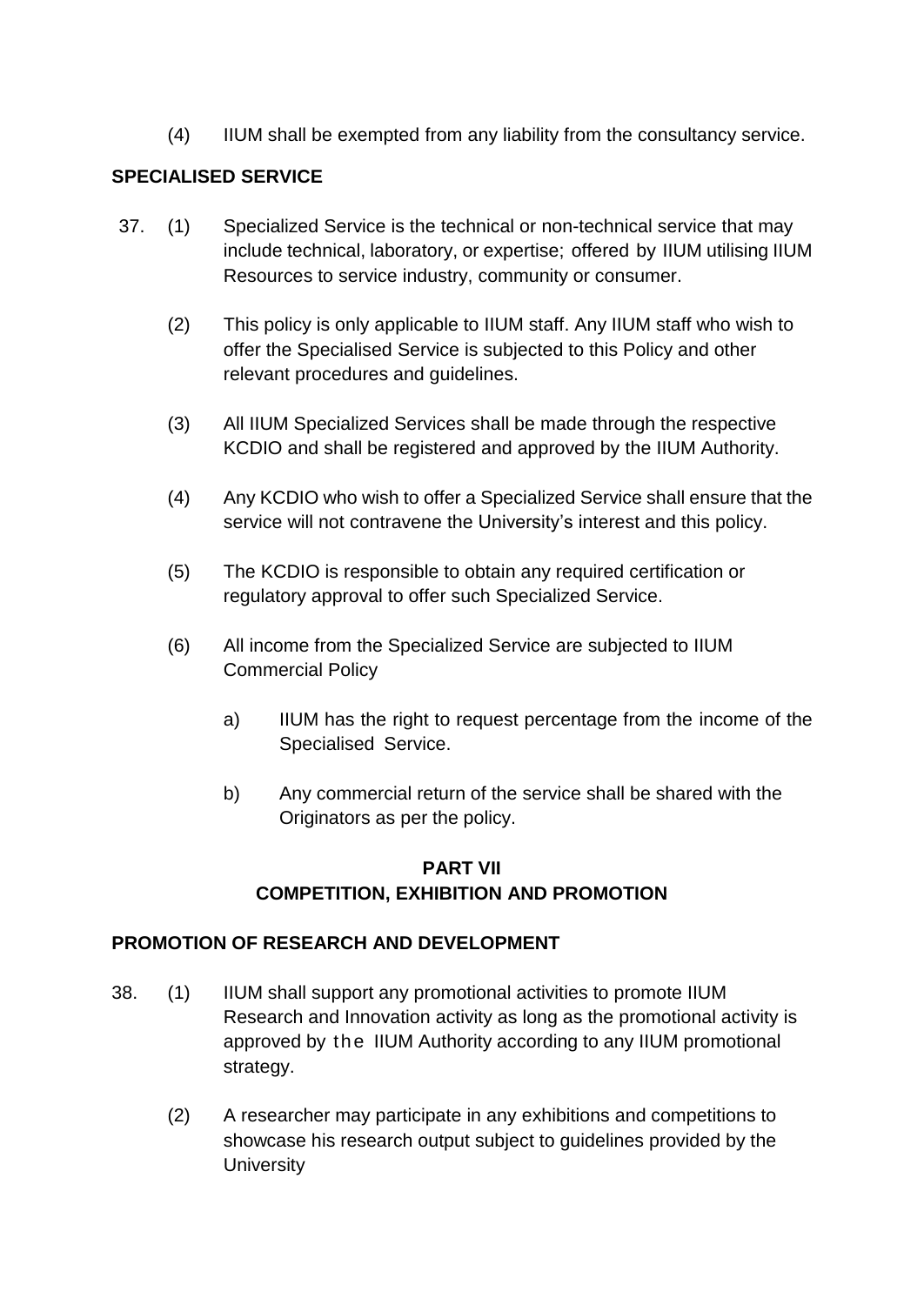### **EXHIBITION COMPETITION**

39. A researcher may participate in any exhibitions and competitions to showcase his/her Research Outcome subject to guidelines and strategy provided by the IIUM.

# **PART VIII COMMERCIALISATION**

#### **COMMERCIALISATION GENERAL POLICY**

- 40. (1) A Research Output or product developed from the Research Output may be commercialised subject to the guidelines provided by the University.
	- (2) Each Originator is responsible to determine the commercialisation potential or commercialisation route of the Originator's invention and IIUM would analyse the commercialisation of the invention before proceeding to support the commercialisation process of the invention.
	- (3) IIUM subsidiary or subsidiary companies shall indemnify IIUM of any liability and may need liability insurance to protect IIUM.
	- (4) IIUM subsidiary or subsidiary companies has the right to analyse the business potential of a Commercialisation before any Commercialisation process takes place.
	- (5) IIUM reserves its right to a percentage of the commercial exploitation.
	- (6) IIUM has the right to charge any fees for the usage of any IIUM Resources incurred in the commercialisation process.

### **COMMERCIALISATION RIGHTS ASSIGNMENT**

41. In all the Intellectual Property Rights owned by IIUM, the Originator assigns to the IIUM the entire rights, title and interest in the Intellectual Property for the sole use of the IIUM to the end of the terms for which the Intellectual Property may be granted.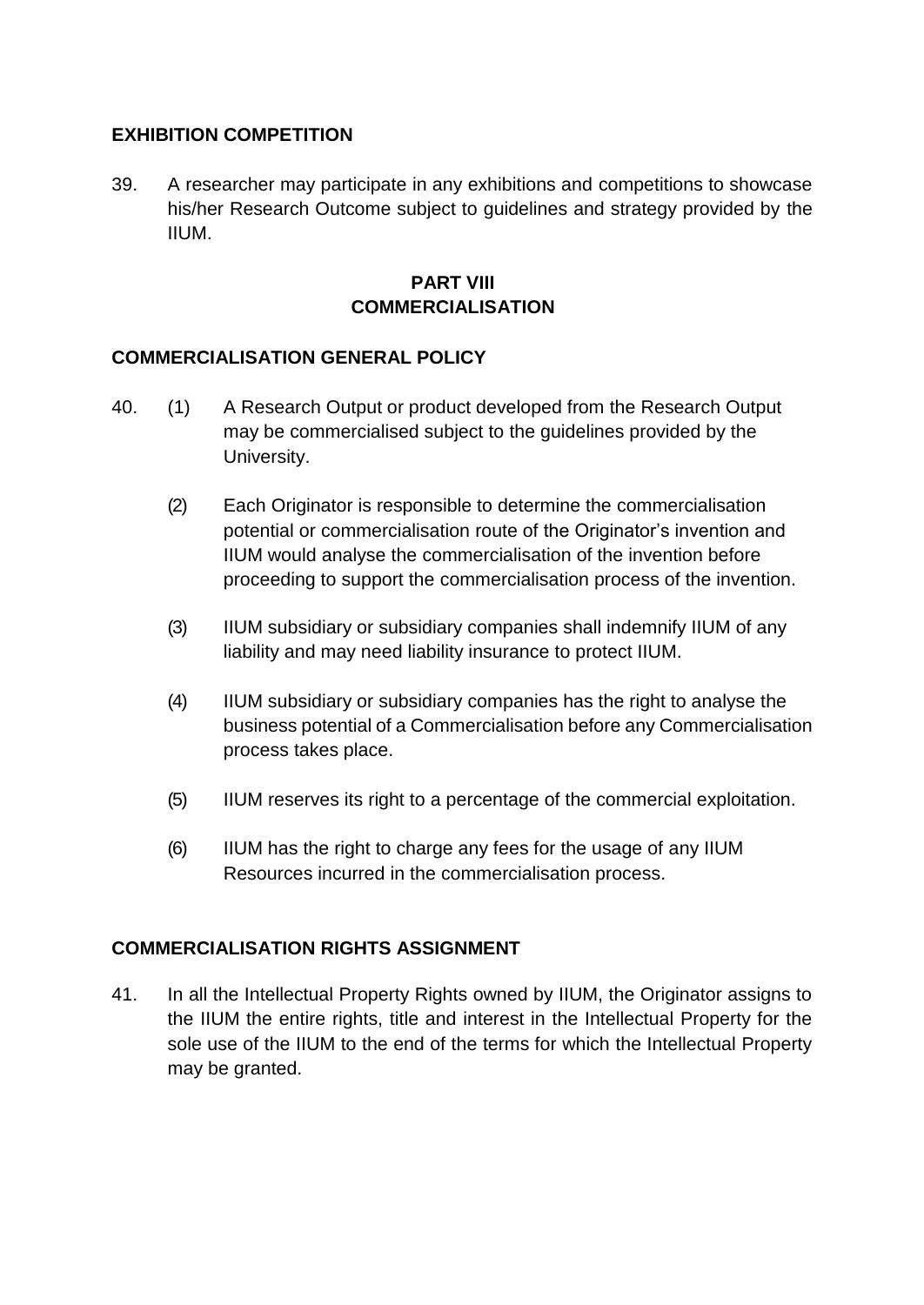# **COMMERCIALISATION START-UP / SPIN-OFF COMPANY**

42. IIUM may support the formation of a start-up or spin-off company and shall be approved by the relevant IIUM Authority.

#### **COMMERCIALISATION LICENSING**

- 43. (1) IIUM may consider licensing IIUM Intellectual Property and shall be approved by the relevant IIUM authority.
	- (2) IIUM shall minimise any possibility of liability from any Licensing agreement. In the case of the financial liability, the liability shall not exceed the total income received from the Licensing agreement.

### **COMMERCIALISATION OUTRIGHT SALE**

44. IIUM may consider to do an Outright Sales for IIUM Intellectual Property and shall be approved by the relevant IIUM Authority.

#### **IX COMMITTEE**

#### **UNIVERSITY RESEARCH COMMITTEE**

- 45. (1) There shall be a URC as empowered by the Senate. They shall be responsible to the Senate for the conduct of all research by performing the following duties and functions  $$ 
	- a) to formulate research policies, rules and regulations concerning research activities of the University;
	- b) to provide overall supervision in the conduct of all research activities of the University;
	- c) to ascertain that all research activities are in line with the University's aspirations to maintain the standard required by the University;
	- (2) Members of the URC shall comprise the following:
		- a) Deputy Rector in charge of Responsible Research and Innovation as Chairman;
		- b) Legal Advisor;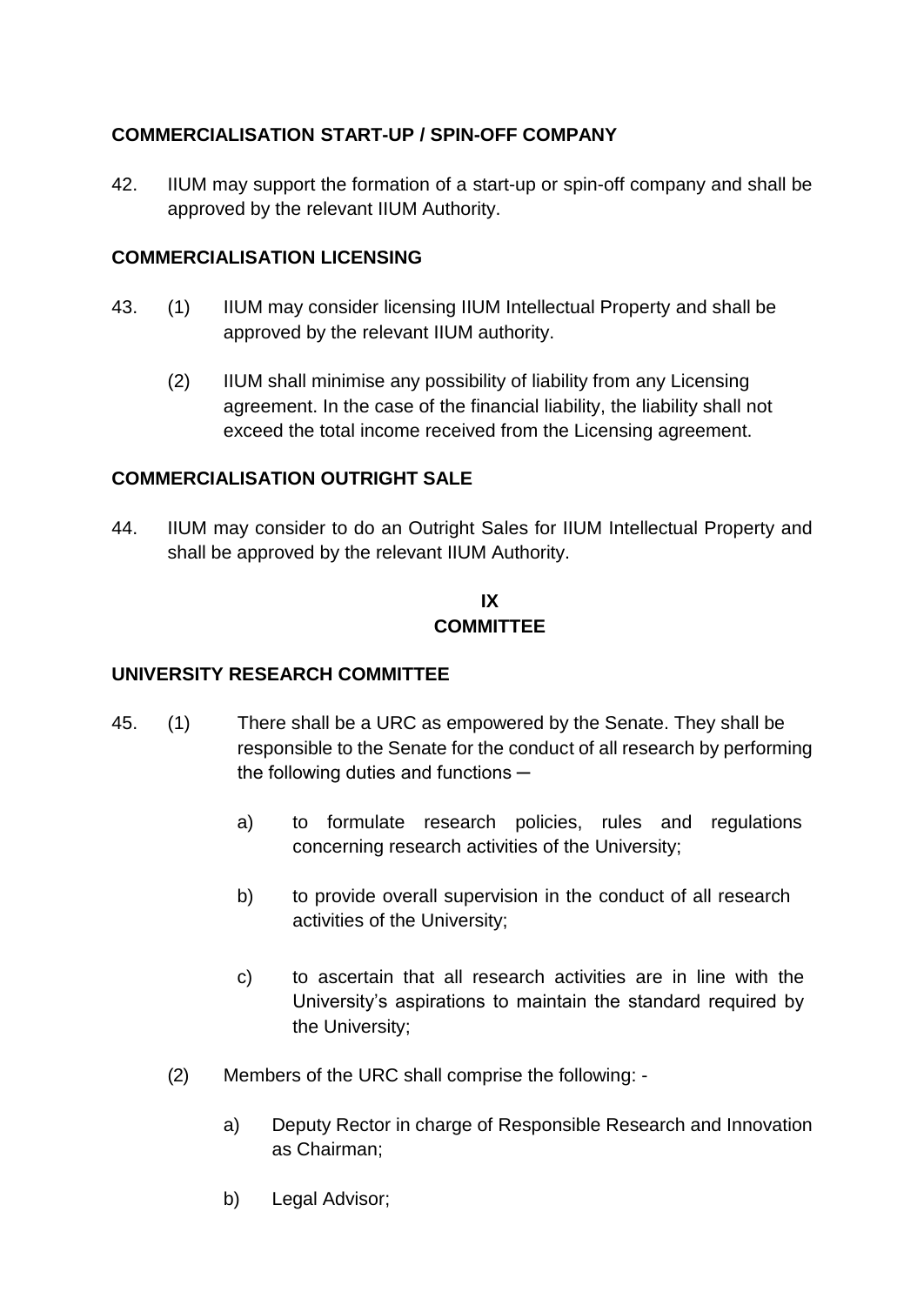- c) Director of RMC;
- d) Deans and Directors of KCDIO;
- e) Deputy Directors of RMC;
- f) The Deputy Director (Admin) of RMC (Secretariat);
- g) Representative from Academic Staff Association (ASA);
- h) The Heads of Research; and
- i) Any other person appointed by the Deputy Rector in charge of Responsible Research and Innovation.
- (3) Notwithstanding sub-regulation 51(2), the Deputy Rector in charge of Responsible Research and Innovation may invite any other person to attend meeting of the URC.
- (4) The Deputy Rector in charge of Responsible Research and Innovation shall be the Chairman of the URC.
- (5) The RMC shall provide the Secretary and the Secretariat for the URC
- (6) The URC may establish sub-committee to evaluate and assess the overall performance of a Research to ensure that the Research meets the required standard as stipulated by the University.

### **RESEARCH EVALUATION COMMITTEE**

- 46. (1) There shall be a REC responsible to the URC for the conduct of all research by performing the following duties and functions:
	- a) Handling evaluation of research proposals submitted through the Centre of Studies;
	- b) Monitoring and assessing the progress of ongoing projects;
	- c) Arranging evaluation of research output, suggesting any changes, if necessary, and recommending to the URC to approve the Research Output;
	- d) Evaluation of application of research exhibition;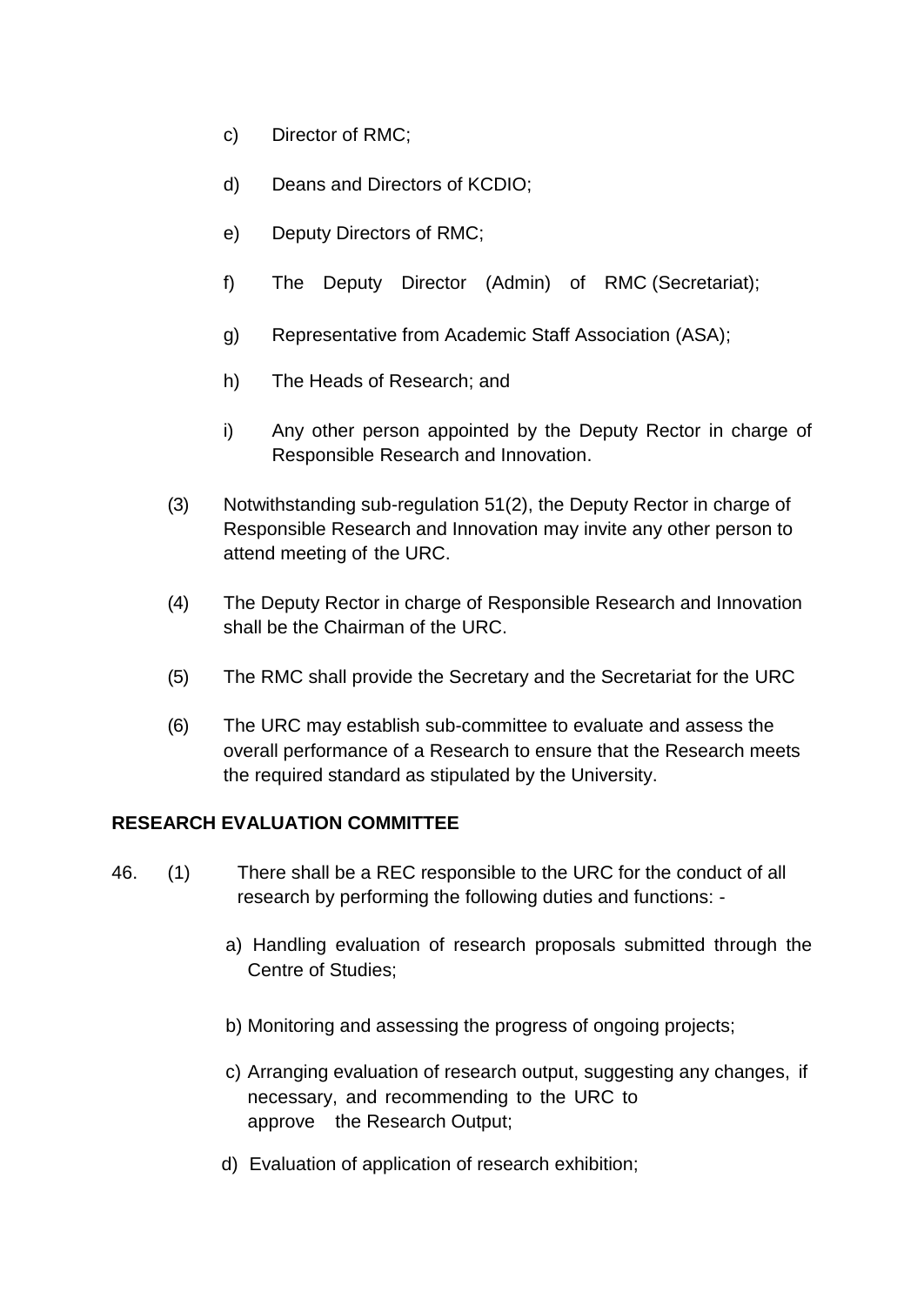- e) Evaluation of commercialisation potential of Research Output;
- f) Recommendation of method of commercialisation;
- g) Review of Licensing and Commercialisation Agreement; and
- h) Evaluation of establishment of start-up / spin-off companies.
- (2) Members of the REC shall comprise the following:
	- a) Director of RMC as Chairman;
	- b) The Deputy Directors of RMC;
	- c) The Heads of Research of relevant KCDIO;
	- d) Representative from the Finance Division;
	- e) Representative from Office of the Legal Adviser; and
	- f) Any other person appointed by the Director of RMC.
- (3) Notwithstanding sub-regulation 46, the Director of RMC may invite any other person to attend meeting of the REC.
- (4) The Director of RMC shall be the Chairman of the REC.
- (5) The RMC shall provide the Secretary and the Secretariat for the REC.

### **RESEARCH ETHICS COMMITTEE**

- 47. (1) There shall be an IREC responsible to the URC for the conduct of all research involving humans and human samples by performing the following duties and functions:
	- a) To ensure that the research conform with proper guidelines for human rights, compliance with law, conflict of interest, safety and health;
	- b) To protect the University against potential legal implications due to unethical conduct in research involving humans;
	- c) To care for vulnerable individuals who need additional protection during research;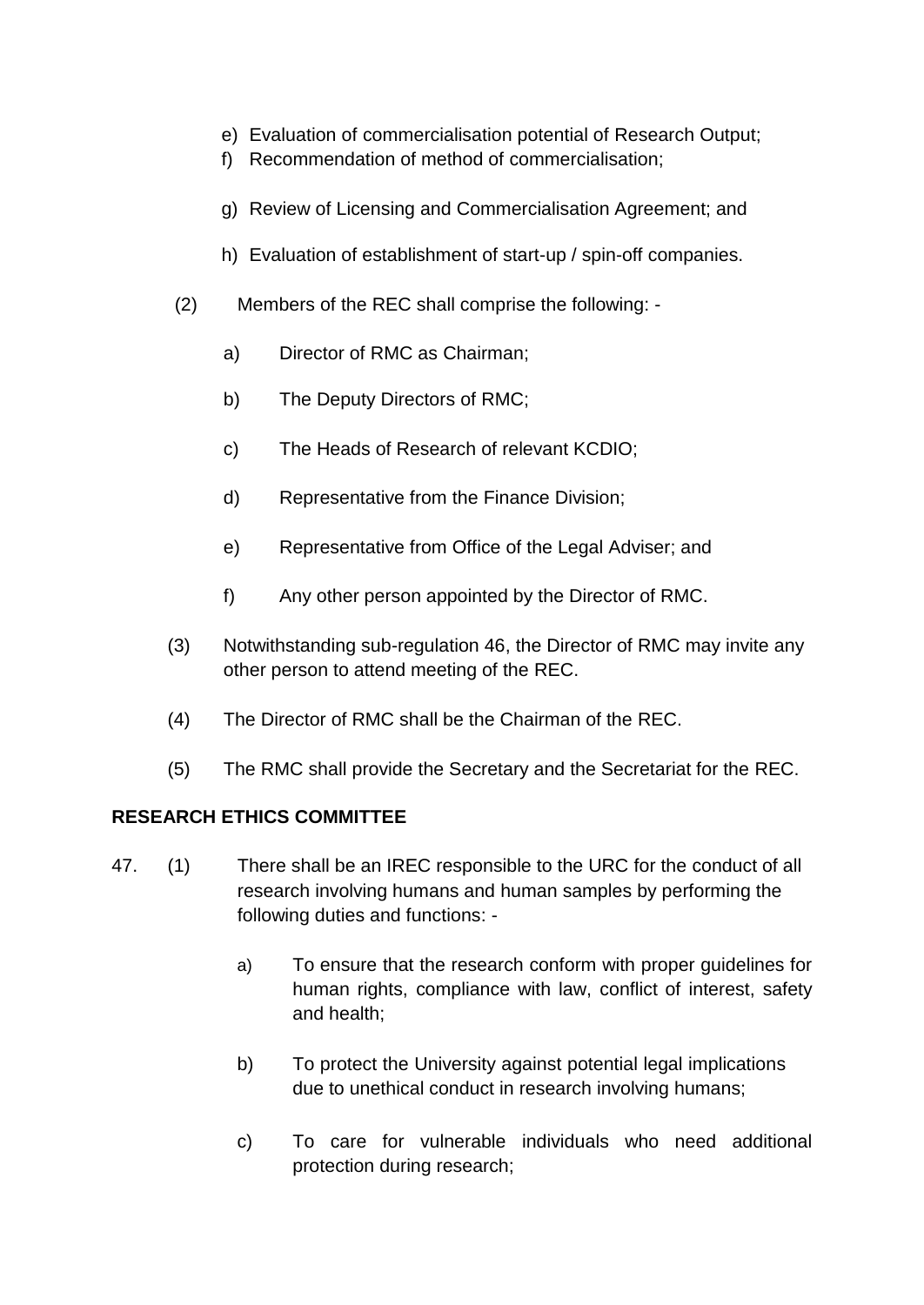- d) To ensure that IIUM research conforms with any legal and regulatory requirements.
- (2) Members of the IREC shall comprise the following:
	- a) A minimum of eight (8), and maximum of twelve (12) members. The membership is an equitable representation including academicians, clinicians, scientists, non- scientists, members of the community, a lawyer/expert in ethics, a social worker/layperson/teacher/a religious scholar.
	- b) The committee will consist of a Chairperson, Deputy chairperson, a secretariat and 7-12 active members who represent an appropriate balance of professional, ethical, legal, cultural, educational, spiritual and community interests.
	- c) The IREC is constituted according to the requirements of the University.
- (3) An expert in the relevant research area, preferably from Medical background, shall be the Chairman of the IREC.
- (4) The RMC shall provide the Secretary and the Secretariat for the IREC.

#### **BIOSAFETY AND BIOSECURITY COMMITTEE**

- 48. (1) There shall be an IBBC established to comply with the requirements of the Malaysia Laboratory Biosafety and Biosecurity Policy and Guideline 2015.
	- (2) IBBC is responsible to oversee all activities involving the handling, manipulating, working, using, storing and disposing of infectious and potentially infectious agents/materials and biological toxins in all forms and sizes of laboratories and containment zones in the University.
	- (3) All activities involving infectious and potentially infectious agents/materials and biological toxins must be conducted in biosafety standards and best practices to ensure the safety of personnel, university community, protects the environment and comply with the national and international policies, guidelines and regulations related to biosafety and biosecurity.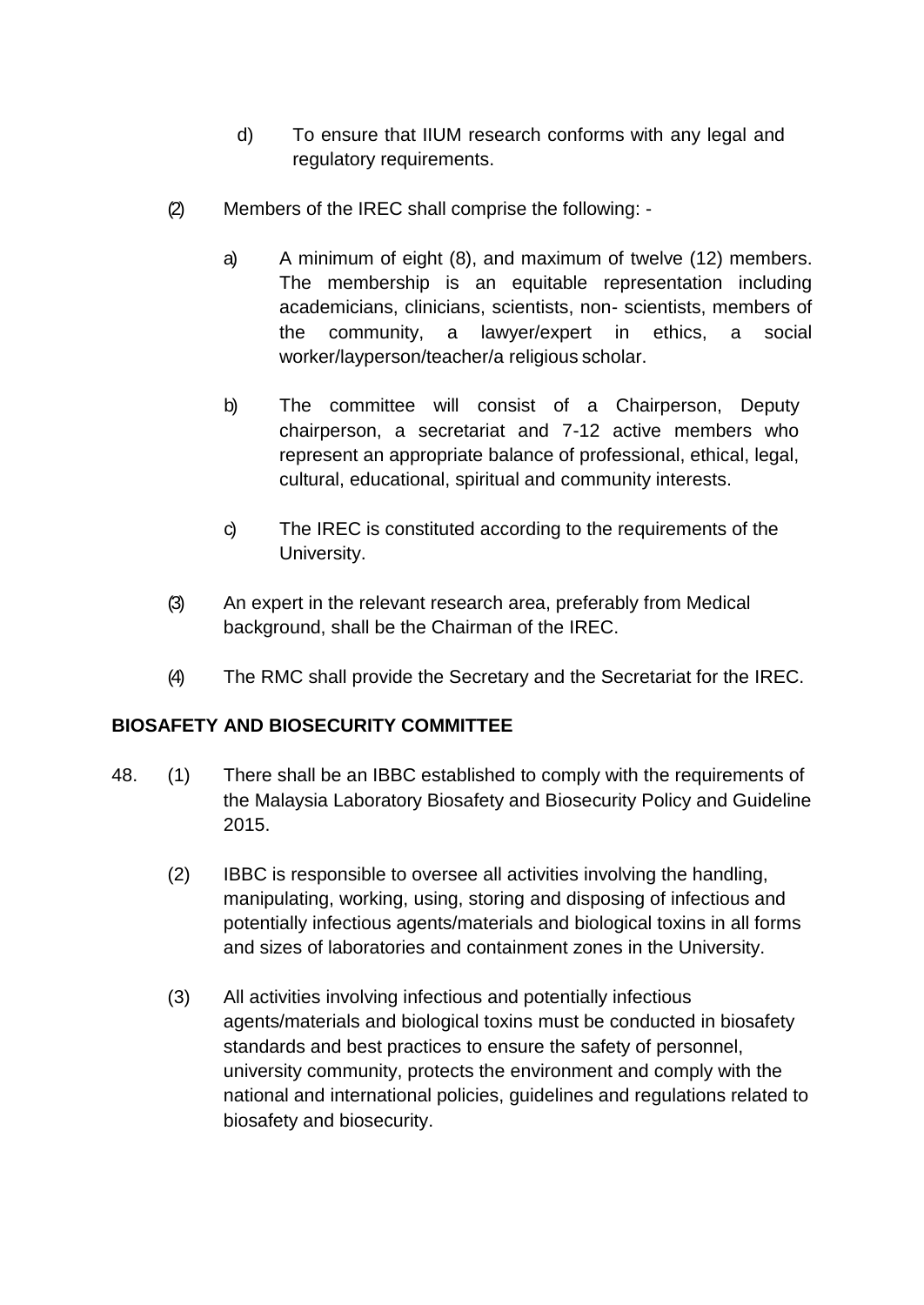- (4) The functions of IBBC include:
	- a) Identifying activities which are under the purview of the IBBC;
	- b) Reviewing and approving any application to perform activities involving the use of infectious and potentially infectious agents/materials and/or biological toxins in a laboratory and defined containment zone;
	- c) Ensuring that all activities involving the use of infectious and potentially infectious agents/materials and biological toxins are conducted according to the relevant guidelines; and
	- d) Maintaining compliance with the national and international policies, guidelines and regulations related to laboratory biosafety and biosecurity.
- (5) Members of IBBC shall be appointed by the Rector and their selection shall be based on their expertise in the field of Living Modified Organism (LMO) and Genetically Modified Organism (GMO) as well as their involvement in managing activities on the two fields and biological related activities.

### **ANIMAL CARE AND USE COMMITTEE**

- 49. (1) There shall be an ACUC responsible to the URC for the conduct of all research involving animals by performing the following duties and functions:
	- a) To protect animal welfare by minimising excessive thirst and hunger, pain and injury, fear and distress and allowing animals to express their natural behaviour.
	- b) To minimise the number of animals used in research by replacing the animals (whenever possible) with other alternatives.
	- c) To improve the techniques engaged during research.
	- d) To minimise the impact of the animal and public consciences.
	- (2) The ACUC shall comprise at least four (4) persons, each of whom is appointed to represent one of the following categories:
		- a) A trained practicing veterinarian with experience in the biological and clinical characteristics of the species of animals used.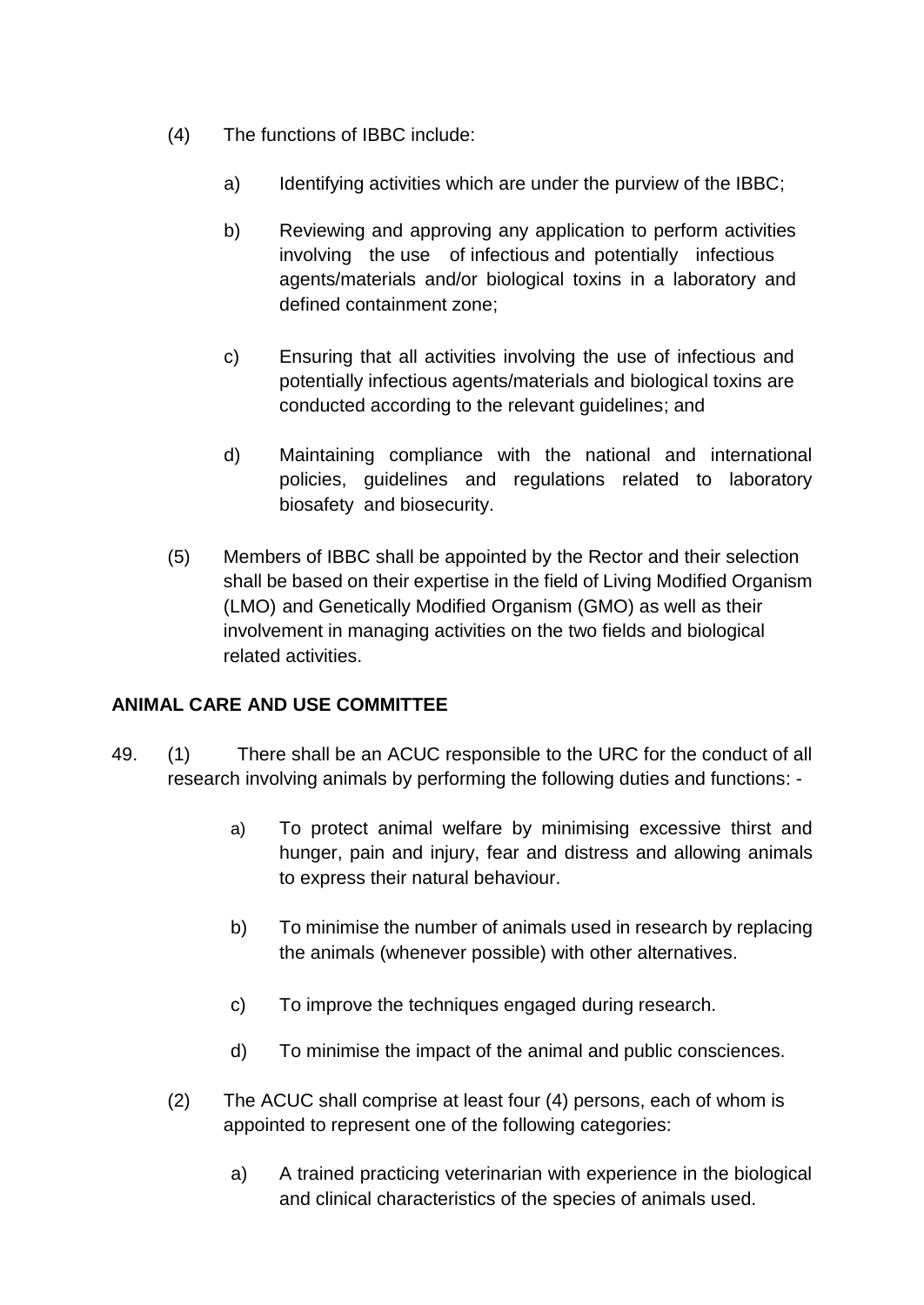- b) A qualified person or scientific researcher with appropriate experience in the use of animals for scientific purposes.
- c) A lawyer or an advocate who has the knowledge and experience in animal ethics and other related matters.
- d) A non-scientific person representing the general community who is not affiliated in any way with the IIUM and not a member of the immediate family of a person who is affiliated with the IIUM.
- (3) An expert in the relevant research area, preferably from scientific background, experienced with animal handling, and holds a senior position within the IIUM shall be the Chairman of the ACUC.
- (4) The RMC shall provide the Secretary and the Secretariat for the ACUC.

Copyright © 2020 by International Islamic University Malaysia

All rights reserved. No part of this publication may be reproduced, distributed, or transmitted in any form or by any means, including photocopying, recording, or other electronic or mechanical methods, without the prior written permission from International Islamic University Malaysia.

Office of The Deputy Rector, Responsible Research and Innovation International Islamic University Malaysia Jalan Gombak, 53000 Kuala Lumpur